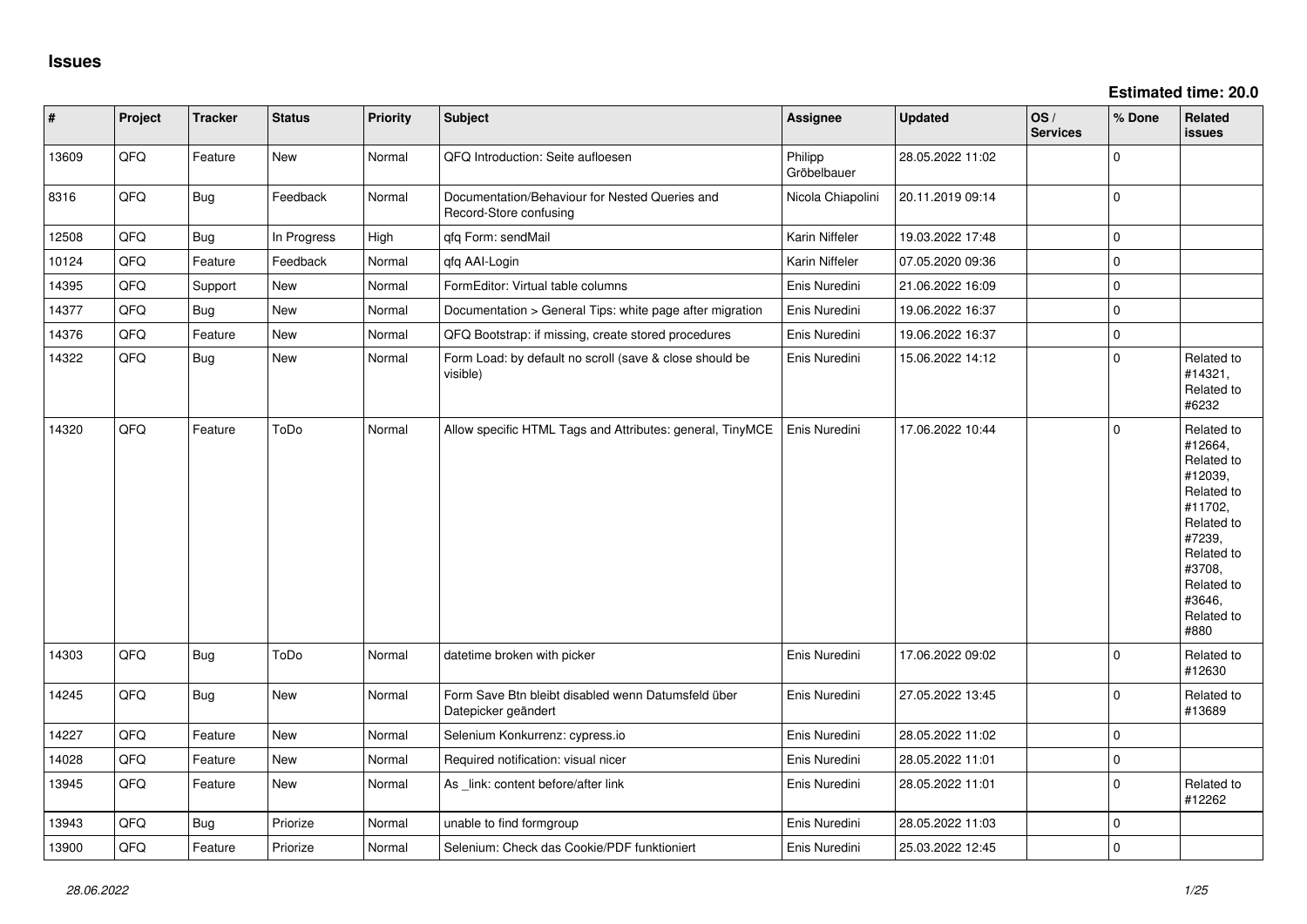| #     | Project | <b>Tracker</b> | <b>Status</b>     | <b>Priority</b> | <b>Subject</b>                                                                        | <b>Assignee</b> | <b>Updated</b>   | OS/<br><b>Services</b> | % Done      | Related<br>issues                                                           |
|-------|---------|----------------|-------------------|-----------------|---------------------------------------------------------------------------------------|-----------------|------------------|------------------------|-------------|-----------------------------------------------------------------------------|
| 13899 | QFQ     | <b>Bug</b>     | ToDo              | Normal          | Selenium: zum laufen bringen                                                          | Enis Nuredini   | 25.03.2022 10:24 |                        | $\mathbf 0$ |                                                                             |
| 13767 | QFQ     | Bug            | Feedback          | Normal          | date/time-picker: required shows up/down button orange                                | Enis Nuredini   | 16.05.2022 23:16 |                        | $\mathbf 0$ |                                                                             |
| 13757 | QFQ     | Feature        | New               | High            | QR / Bar-Code Plugin                                                                  | Enis Nuredini   | 19.03.2022 17:43 |                        | $\mathbf 0$ |                                                                             |
| 13716 | QFQ     | Bug            | New               | High            | Firefox ask to store username/password                                                | Enis Nuredini   | 30.05.2022 09:31 |                        | $\mathbf 0$ | Related to<br>#13827                                                        |
| 13689 | QFQ     | Bug            | <b>New</b>        | Normal          | Enter auf Eingabefeld mit ungültigem Wert führt zu blurry<br>Seite                    | Enis Nuredini   | 28.05.2022 10:53 |                        | $\mathbf 0$ | Related to<br>#14245, Has<br>duplicate<br>#11891                            |
| 13608 | QFQ     | Feature        | Some day<br>maybe | Normal          | Automatic Browser Language Redirect                                                   | Enis Nuredini   | 17.06.2022 08:35 |                        | 0           |                                                                             |
| 12989 | QFQ     | <b>Bug</b>     | <b>New</b>        | Normal          | empty string does not trigger dynamic update                                          | Enis Nuredini   | 28.05.2022 11:09 |                        | $\mathbf 0$ |                                                                             |
| 12630 | QFQ     | Feature        | In Progress       | Normal          | Input: date[time]: min / max values                                                   | Enis Nuredini   | 20.06.2022 18:31 |                        | $\mathbf 0$ | Related to<br>#10096,<br>Related to<br>#14302.<br>Related to<br>#14303      |
| 12262 | QFQ     | Feature        | ToDo              | Normal          | Form buttons on top: more customable                                                  | Enis Nuredini   | 17.06.2022 10:44 |                        | $\mathbf 0$ | Related to<br>#13945, Has<br>duplicate<br>#4046, Has<br>duplicate<br>#10080 |
| 12066 | QFQ     | Bug            | <b>New</b>        | High            | enterAsSubmit: Forward wird nicht ausgeführt                                          | Enis Nuredini   | 29.05.2022 09:23 |                        | 0           |                                                                             |
| 11892 | QFQ     | Feature        | New               | Normal          | tablesorter: columns with links are hard to order - new<br>qualifier 'Y: <ord>'</ord> | Enis Nuredini   | 23.03.2022 09:22 |                        | $\Omega$    |                                                                             |
| 11630 | QFQ     | Bug            | Feedback          | High            | Bitte check ob CALL() in 20.11.0 noch so funktioniert wie in<br>20.4.1                | Enis Nuredini   | 28.05.2022 13:45 |                        | $\mathbf 0$ | Related to<br>#11325                                                        |
| 10782 | QFQ     | Feature        | Feedback          | Normal          | Tiny MCE: Image Upload                                                                | Enis Nuredini   | 16.05.2022 23:16 |                        | $\mathbf 0$ | Related to<br>#12452                                                        |
| 10569 | QFQ     | Feature        | Priorize          | Normal          | link blank more safe                                                                  | Enis Nuredini   | 25.03.2022 12:44 |                        | 0           |                                                                             |
| 10463 | QFQ     | Feature        | New               | Normal          | Report link: expliztes setzen von HTML Tags (Bedarf fuer<br>'data-selenium' & 'id')   | Enis Nuredini   | 23.03.2022 09:23 |                        | $\mathbf 0$ | Related to<br>#7648                                                         |
| 9052  | QFQ     | Feature        | Feedback          | High            | Report: CodeMirror with SQL Syntax Highlight in FE                                    | Enis Nuredini   | 08.06.2022 10:25 |                        | $\pmb{0}$   |                                                                             |
| 8891  | QFQ     | <b>Bug</b>     | New               | High            | formSubmitLog: do not log passwords                                                   | Enis Nuredini   | 25.03.2022 09:06 |                        | $\mathbf 0$ |                                                                             |
| 11347 | QFQ     | <b>Bug</b>     | Feedback          | Normal          | If Bedingungen funktionieren nicht korrekt                                            | Christoph Fuchs | 21.03.2021 20:37 |                        | $\pmb{0}$   |                                                                             |
| 14371 | QFQ     | Feature        | Priorize          | Normal          | LDAP via REPORT                                                                       | Carsten Rose    | 19.06.2022 16:37 |                        | $\mathbf 0$ |                                                                             |
| 14323 | QFQ     | Bug            | In Progress       | Normal          | Report: render=both single - no impact                                                | Carsten Rose    | 19.06.2022 18:31 |                        | $\pmb{0}$   |                                                                             |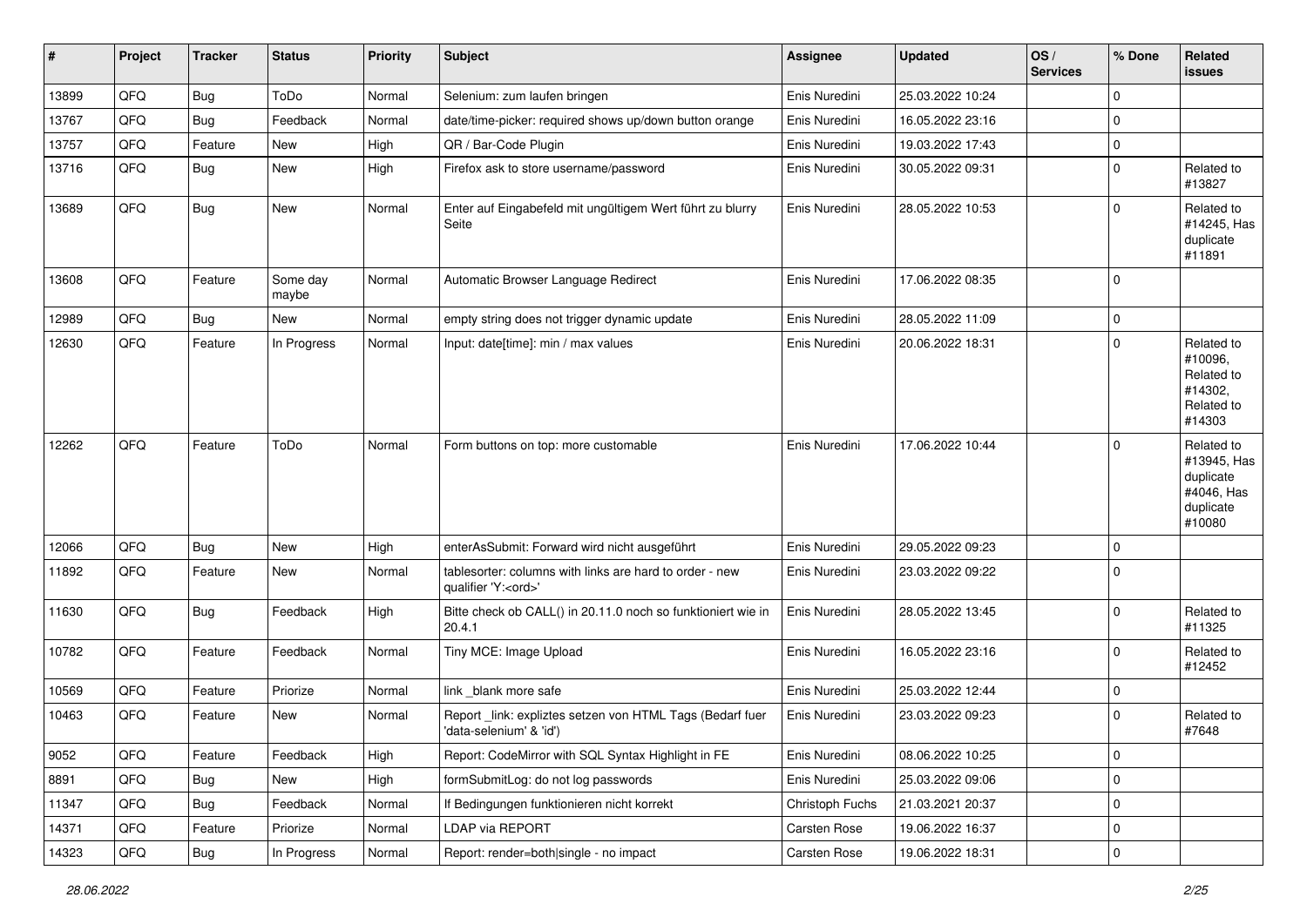| #     | Project | <b>Tracker</b> | <b>Status</b>              | <b>Priority</b> | <b>Subject</b>                                                                           | <b>Assignee</b>     | <b>Updated</b>   | OS/<br><b>Services</b> | % Done      | Related<br><b>issues</b>                                               |
|-------|---------|----------------|----------------------------|-----------------|------------------------------------------------------------------------------------------|---------------------|------------------|------------------------|-------------|------------------------------------------------------------------------|
| 14305 | QFQ     | Bug            | <b>New</b>                 | Normal          | Inline Report editing does not create history entries                                    | Carsten Rose        | 10.06.2022 11:55 |                        | $\mathbf 0$ |                                                                        |
| 14304 | QFQ     | Bug            | <b>New</b>                 | Normal          | table sorter view safer does not work                                                    | Carsten Rose        | 10.06.2022 11:49 |                        | $\mathbf 0$ |                                                                        |
| 14290 | QFQ     | Feature        | Priorize                   | Normal          | FormEditor: Show Table Definition                                                        | Carsten Rose        | 19.06.2022 16:37 |                        | $\mathbf 0$ |                                                                        |
| 14283 | QFQ     | Bug            | Priorize                   | Normal          | HEIC / HEIF convert doesn't trigger                                                      | Carsten Rose        | 19.06.2022 16:37 |                        | $\mathbf 0$ |                                                                        |
| 14233 | QFQ     | Bug            | New                        | Normal          | AS _link: question - HTML is not rendered                                                | Carsten Rose        | 28.05.2022 11:02 |                        | $\mathbf 0$ |                                                                        |
| 14187 | QFQ     | Feature        | New                        | High            | qfq.log: show current URL                                                                | Carsten Rose        | 28.05.2022 11:02 |                        | $\mathbf 0$ | Related to<br>#13933,<br>Related to<br>#12532,<br>Related to<br>#11893 |
| 14175 | QFQ     | <b>Bug</b>     | In Progress                | Normal          | Opening a form with no QFQ Session cookie fails                                          | Carsten Rose        | 03.06.2022 10:40 |                        | $\mathbf 0$ |                                                                        |
| 14091 | QFQ     | Bug            | New                        | Normal          | inconsistent template path for twig                                                      | Carsten Rose        | 19.04.2022 18:36 |                        | $\mathbf 0$ |                                                                        |
| 14090 | QFQ     | Feature        | <b>New</b>                 | Normal          | Nützliche _script funktionen                                                             | Carsten Rose        | 28.05.2022 11:03 |                        | $\mathbf 0$ |                                                                        |
| 14077 | QFQ     | Bug            | <b>New</b>                 | Normal          | As _link: Attribute 'class' missing by r:1 and r:3 - but should<br>set                   | Carsten Rose        | 28.05.2022 11:02 |                        | $\Omega$    | Related to<br>#5342,<br>Related to<br>#4343                            |
| 13843 | QFQ     | Feature        | <b>New</b>                 | Normal          | Create JWT via QFQ                                                                       | Carsten Rose        | 19.03.2022 17:42 |                        | $\mathbf 0$ |                                                                        |
| 13841 | QFQ     | Feature        | New                        | Normal          | Create PDF via iText - evaluate                                                          | <b>Carsten Rose</b> | 19.03.2022 17:42 |                        | $\mathbf 0$ |                                                                        |
| 13706 | QFQ     | <b>Bug</b>     | <b>New</b>                 | Normal          | Wrong CheckType in FieldElement LastStatus of Form Cron                                  | Carsten Rose        | 21.01.2022 18:20 |                        | 0           |                                                                        |
| 13700 | QFQ     | Feature        | <b>New</b>                 | Normal          | Redesign gfg.io Seite                                                                    | Carsten Rose        | 19.03.2022 17:43 |                        | $\mathbf 0$ |                                                                        |
| 13659 | QFQ     | Bug            | <b>New</b>                 | Normal          | wrong sanitize class applied to R-store                                                  | Carsten Rose        | 15.01.2022 14:23 |                        | 0           |                                                                        |
| 13592 | QFQ     | Bug            | <b>New</b>                 | Normal          | QFQ Build Queue: das vergeben von Tags klappt nicht. Es<br>werden keine Releases gebaut. | Carsten Rose        | 19.03.2022 17:45 |                        | $\mathbf 0$ |                                                                        |
| 13566 | QFQ     | Feature        | Ready to sync<br>(develop) | Normal          | Delete config-example.qfq.php file                                                       | Carsten Rose        | 23.12.2021 09:25 |                        | $\mathbf 0$ |                                                                        |
| 13467 | QFQ     | Feature        | <b>New</b>                 | Normal          | ChangeLog Generator                                                                      | Carsten Rose        | 19.03.2022 17:46 |                        | $\mathbf 0$ | Related to<br>#11460                                                   |
| 13460 | QFQ     | Bug            | New                        | Normal          | Doc: Password set/reset  password should not processed<br>with 'html encode'             | Carsten Rose        | 19.03.2022 17:46 |                        | $\mathbf 0$ |                                                                        |
| 13451 | QFQ     | <b>Bug</b>     | New                        | Normal          | Character Counter / Max Character: Problem in Safari                                     | Carsten Rose        | 15.04.2022 17:18 |                        | $\mathbf 0$ |                                                                        |
| 13354 | QFQ     | Feature        | <b>New</b>                 | Normal          | Using Websocket in QFQ                                                                   | Carsten Rose        | 10.11.2021 15:47 |                        | $\pmb{0}$   |                                                                        |
| 13332 | QFQ     | Bug            | New                        | Normal          | Multi Form: Required Felder werden visuell nicht markiert.                               | Carsten Rose        | 19.03.2022 17:47 |                        | $\mathbf 0$ |                                                                        |
| 13331 | QFQ     | <b>Bug</b>     | New                        | Normal          | Multi Form: Clear Icon misplaced                                                         | Carsten Rose        | 19.03.2022 17:47 |                        | 0           |                                                                        |
| 12974 | QFQ     | <b>Bug</b>     | New                        | High            | Sanitize Queries in Action-Elements                                                      | Carsten Rose        | 07.12.2021 17:19 |                        | $\pmb{0}$   |                                                                        |
| 12716 | QFQ     | Bug            | New                        | Normal          | template group: Pattern only applied to first instance                                   | Carsten Rose        | 19.03.2022 17:47 |                        | $\pmb{0}$   |                                                                        |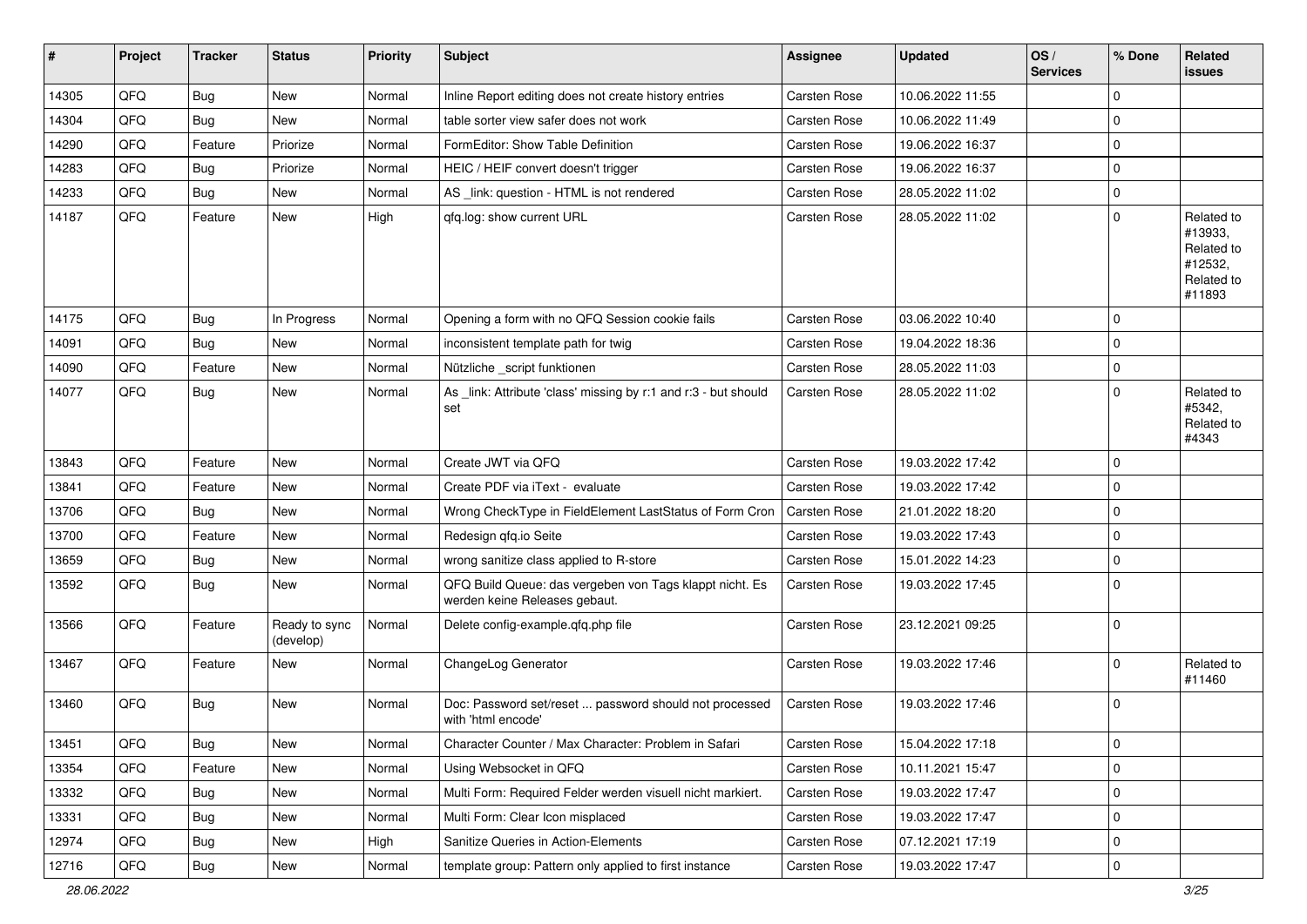| #     | Project | <b>Tracker</b> | <b>Status</b>     | <b>Priority</b> | <b>Subject</b>                                                                                                                                      | <b>Assignee</b>     | <b>Updated</b>   | OS/<br><b>Services</b> | % Done      | Related<br><b>issues</b>                                              |
|-------|---------|----------------|-------------------|-----------------|-----------------------------------------------------------------------------------------------------------------------------------------------------|---------------------|------------------|------------------------|-------------|-----------------------------------------------------------------------|
| 12714 | QFQ     | Bug            | <b>New</b>        | Normal          | Conversion of GIF to PDF broken when GIF contains Alpha.                                                                                            | Carsten Rose        | 19.03.2022 17:49 |                        | $\mathbf 0$ |                                                                       |
| 12702 | QFQ     | Bug            | <b>New</b>        | High            | templateGroup: broken in multiDb Setup                                                                                                              | Carsten Rose        | 14.12.2021 16:02 |                        | $\mathbf 0$ |                                                                       |
| 12679 | QFQ     | Feature        | New               | Normal          | tablesorter: custom column width                                                                                                                    | Carsten Rose        | 16.06.2021 11:10 |                        | $\mathbf 0$ |                                                                       |
| 12670 | QFQ     | Bug            | <b>New</b>        | High            | Dropdown-Menu classes können nicht mehr angegeben<br>werden                                                                                         | Carsten Rose        | 07.12.2021 17:19 |                        | $\mathbf 0$ |                                                                       |
| 12664 | QFQ     | Feature        | New               | Normal          | TinyMCE: report/remove malicous HTML/JS Code                                                                                                        | Carsten Rose        | 19.03.2022 17:47 |                        | $\mathbf 0$ | Related to<br>#14320                                                  |
| 12611 | QFQ     | Feature        | Some day<br>maybe | Normal          | Refactoring: Bootstrap with Lazy Loading                                                                                                            | Carsten Rose        | 08.06.2022 10:37 |                        | $\mathbf 0$ | Related to<br>#12490,<br>Related to<br>#10013,<br>Related to<br>#7732 |
| 12603 | QFQ     | Feature        | New               | Normal          | Dropdown (Select), Radio, checkbox:<br>itemListAlways={{!SELECT key, value}}                                                                        | Carsten Rose        | 19.03.2022 17:47 |                        | $\mathbf 0$ |                                                                       |
| 12581 | QFQ     | Bug            | <b>New</b>        | Normal          | Form.forward=close: Record 'new' in new browser tab ><br>save (& close) >> Form is not reloaded with new created<br>record id and stays in mode=new | <b>Carsten Rose</b> | 19.03.2022 17:48 |                        | $\mathbf 0$ |                                                                       |
| 12546 | QFQ     | Bug            | Feedback          | Normal          | Branch 'Development' - Unit Tests mit dirty workaround<br>angepasst                                                                                 | Carsten Rose        | 19.03.2022 17:48 |                        | $\mathbf 0$ |                                                                       |
| 12545 | QFQ     | <b>Bug</b>     | <b>New</b>        | Urgent          | sql.log not created / updated                                                                                                                       | Carsten Rose        | 14.12.2021 16:02 |                        | $\mathbf 0$ |                                                                       |
| 12544 | QFQ     | Feature        | <b>New</b>        | High            | a) ' AS _link' new also as ' AS _format', b) sortierung via<br>'display: none;', c) '_format' benoeitgt nicht zwingend<br>u/U/p/m/z/d               | Carsten Rose        | 14.12.2021 16:03 |                        | $\mathbf 0$ |                                                                       |
| 12532 | QFQ     | Feature        | <b>New</b>        | High            | SIP-Parameter bei Seitenaufruf in Browser-Console<br>anzeigen                                                                                       | Carsten Rose        | 07.12.2021 17:19 |                        | $\mathbf 0$ | Related to<br>#11893.<br>Related to<br>#14187                         |
| 12520 | QFQ     | Bug            | <b>New</b>        | Normal          | Switch FE User: still active even FE User session expired                                                                                           | <b>Carsten Rose</b> | 19.03.2022 17:48 |                        | $\mathbf 0$ |                                                                       |
| 12513 | QFQ     | <b>Bug</b>     | New               | High            | Implement server side check of maxlength                                                                                                            | <b>Carsten Rose</b> | 07.12.2021 17:19 |                        | $\mathbf 0$ |                                                                       |
| 12512 | QFQ     | Bug            | <b>New</b>        | Normal          | Some MySQL Installation can't use 'stored procedures'                                                                                               | Carsten Rose        | 19.03.2022 17:48 |                        | 0           |                                                                       |
| 12504 | QFQ     | Feature        | Priorize          | Normal          | sql.log: report fe.id                                                                                                                               | Carsten Rose        | 05.05.2021 22:09 |                        | 0           |                                                                       |
| 12503 | QFQ     | Feature        | Priorize          | Normal          | Detect dangerous UPDATE statement with missing WHERE                                                                                                | <b>Carsten Rose</b> | 05.05.2021 22:09 |                        | $\mathbf 0$ |                                                                       |
| 12480 | QFQ     | Feature        | <b>New</b>        | Normal          | If QFQ upgrade is running, block further request                                                                                                    | Carsten Rose        | 03.05.2021 20:45 |                        | $\mathbf 0$ |                                                                       |
| 12477 | QFQ     | Feature        | New               | Normal          | Support for refactoring: Form, FormElement, diverse<br>Tabellen/Spalten, tt-content Records                                                         | Carsten Rose        | 03.05.2021 20:45 |                        | $\mathbf 0$ |                                                                       |
| 12474 | QFQ     | Feature        | <b>New</b>        | Normal          | Check BaseConfigURL if it is given and the the last char is '/'                                                                                     | Carsten Rose        | 03.05.2021 20:45 |                        | $\mathbf 0$ |                                                                       |
| 12468 | QFQ     | Bug            | New               | Urgent          | Form: update Form.title after save                                                                                                                  | Carsten Rose        | 03.05.2021 21:12 |                        | $\mathbf 0$ |                                                                       |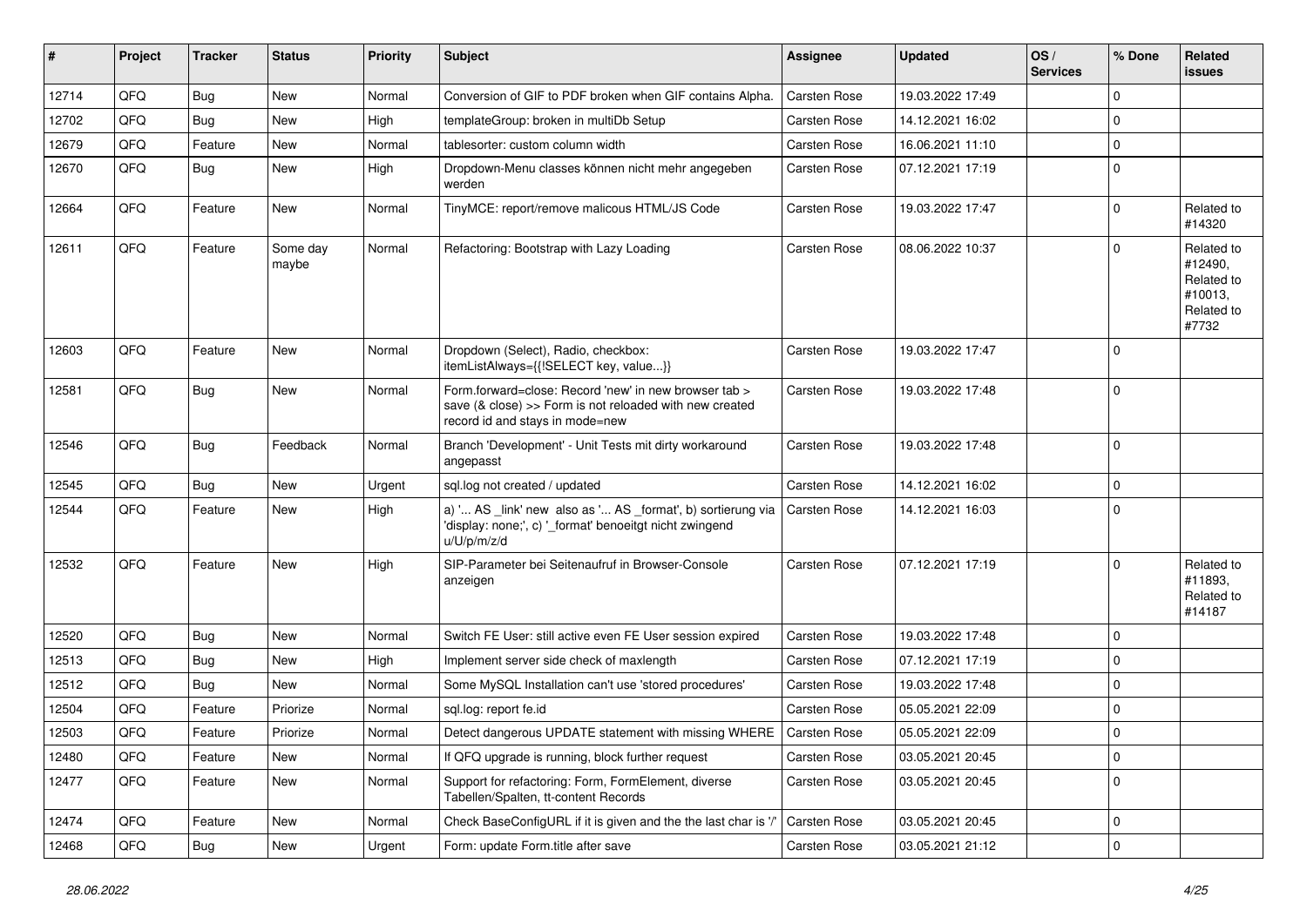| #     | Project | <b>Tracker</b> | <b>Status</b>     | <b>Priority</b> | <b>Subject</b>                                                                                                 | <b>Assignee</b>     | <b>Updated</b>   | OS/<br><b>Services</b> | % Done      | Related<br><b>issues</b>                      |
|-------|---------|----------------|-------------------|-----------------|----------------------------------------------------------------------------------------------------------------|---------------------|------------------|------------------------|-------------|-----------------------------------------------|
| 12465 | QFQ     | Feature        | <b>New</b>        | Normal          | QFQ Function: use in FE to fill StoreRecord                                                                    | Carsten Rose        | 05.05.2021 21:58 |                        | $\mathbf 0$ |                                               |
| 12463 | QFQ     | Bug            | ToDo              | High            | QFQ Function: 'function' and 'sql' on same level - output of<br>sal is shown two times.                        | Carsten Rose        | 15.12.2021 16:31 |                        | $\mathbf 0$ |                                               |
| 12452 | QFQ     | Feature        | Priorize          | Normal          | BaseURL: alsways with '/' at the end                                                                           | Carsten Rose        | 19.06.2022 13:45 |                        | $\mathbf 0$ | Related to<br>#10782                          |
| 12439 | QFQ     | Feature        | In Progress       | Normal          | TinyMCE Paste from Word & Character Count/Limit                                                                | Carsten Rose        | 05.05.2021 22:15 |                        | $\mathbf 0$ |                                               |
| 12413 | QFQ     | Feature        | New               | Normal          | STORE_TYPO3: enhance for {{be_users.email:T}},<br>{{fe users.email:T}}                                         | Carsten Rose        | 03.05.2021 20:45 |                        | $\mathbf 0$ | Related to<br>#12412,<br>Related to<br>#10012 |
| 12412 | QFQ     | Feature        | <b>New</b>        | Normal          | Action/Escape qualifier 'e' (empty), '0': if given, an empty<br>string (or '0') will be treated as 'not found' | Carsten Rose        | 08.05.2021 09:40 |                        | $\mathbf 0$ | Related to<br>#12413,<br>Related to<br>#10012 |
| 12400 | QFQ     | Feature        | <b>New</b>        | Normal          | Tutorial ist in QFQ Doku, Wird in der Suche gefunden, es<br>gibt aber kein Menupunkt - Inhalt ueberpruefen     | Carsten Rose        | 03.05.2021 20:45 |                        | $\mathbf 0$ |                                               |
| 12395 | QFQ     | Bug            | ToDo              | High            | QFQ Function: Result two times shown                                                                           | Carsten Rose        | 18.02.2022 08:59 |                        | $\mathbf 0$ |                                               |
| 12337 | QFQ     | Feature        | Some day<br>maybe | Normal          | Database.php: better caching                                                                                   | Carsten Rose        | 16.09.2021 15:10 |                        | $\mathbf 0$ |                                               |
| 12330 | QFQ     | Feature        | <b>New</b>        | Normal          | Copy to input field / text area / TinyMCE                                                                      | <b>Carsten Rose</b> | 07.04.2021 09:01 |                        | $\mathbf 0$ |                                               |
| 12327 | QFQ     | Bug            | New               | Normal          | Copy to clipboard: Glyphicon can not be changed                                                                | Carsten Rose        | 27.12.2021 17:59 |                        | $\mathbf 0$ |                                               |
| 12325 | QFQ     | Bug            | Priorize          | Normal          | MultiDB form.dblndex not working for report syntax                                                             | Carsten Rose        | 07.09.2021 13:37 |                        | $\mathbf 0$ | Related to<br>#12145,<br>Related to<br>#12314 |
| 12315 | QFQ     | Feature        | Some day<br>maybe | Normal          | Form History (Diffs) / Backups                                                                                 | Carsten Rose        | 16.09.2021 15:10 |                        | $\mathbf 0$ |                                               |
| 12269 | QFQ     | Feature        | <b>New</b>        | Normal          | 2FA - Login                                                                                                    | Carsten Rose        | 03.05.2021 20:45 |                        | $\mathbf 0$ |                                               |
| 12187 | QFQ     | Bug            | <b>New</b>        | Normal          | Trigger FormAsFile() via Report: probably problem with multi<br>DB setup                                       | Carsten Rose        | 20.03.2021 21:20 |                        | $\mathbf 0$ |                                               |
| 12186 | QFQ     | Feature        | New               | High            | TinyMCE Config für Objekte                                                                                     | <b>Carsten Rose</b> | 07.12.2021 17:19 |                        | $\mathbf 0$ | <b>Blocks</b><br>#12632                       |
| 12163 | QFQ     | Feature        | New               | Normal          | Checkbox: table wrap                                                                                           | Carsten Rose        | 03.05.2021 20:51 |                        | $\mathbf 0$ |                                               |
| 12162 | QFQ     | Feature        | New               | Normal          | FE.type=sendmail: personalized mailing (several mails) via<br>template                                         | Carsten Rose        | 03.05.2021 20:45 |                        | $\mathbf 0$ |                                               |
| 12146 | QFQ     | Feature        | <b>New</b>        | Normal          | Autocron Job: Anzeigen wann der naechste Job ausgefuehrt<br>wird, resp das er nicht ausgefuehrt wird           | Carsten Rose        | 15.03.2021 15:23 |                        | $\mathbf 0$ |                                               |
| 12133 | QFQ     | Bug            | <b>New</b>        | Normal          | NPM, phpSpreadSheet aktualisieren                                                                              | Carsten Rose        | 15.03.2021 09:04 |                        | $\mathbf 0$ |                                               |
| 12119 | QFQ     | Feature        | New               | Normal          | AS paged: error message missing if there ist no 'r' argument.                                                  | Carsten Rose        | 03.05.2021 20:51 |                        | $\mathbf 0$ |                                               |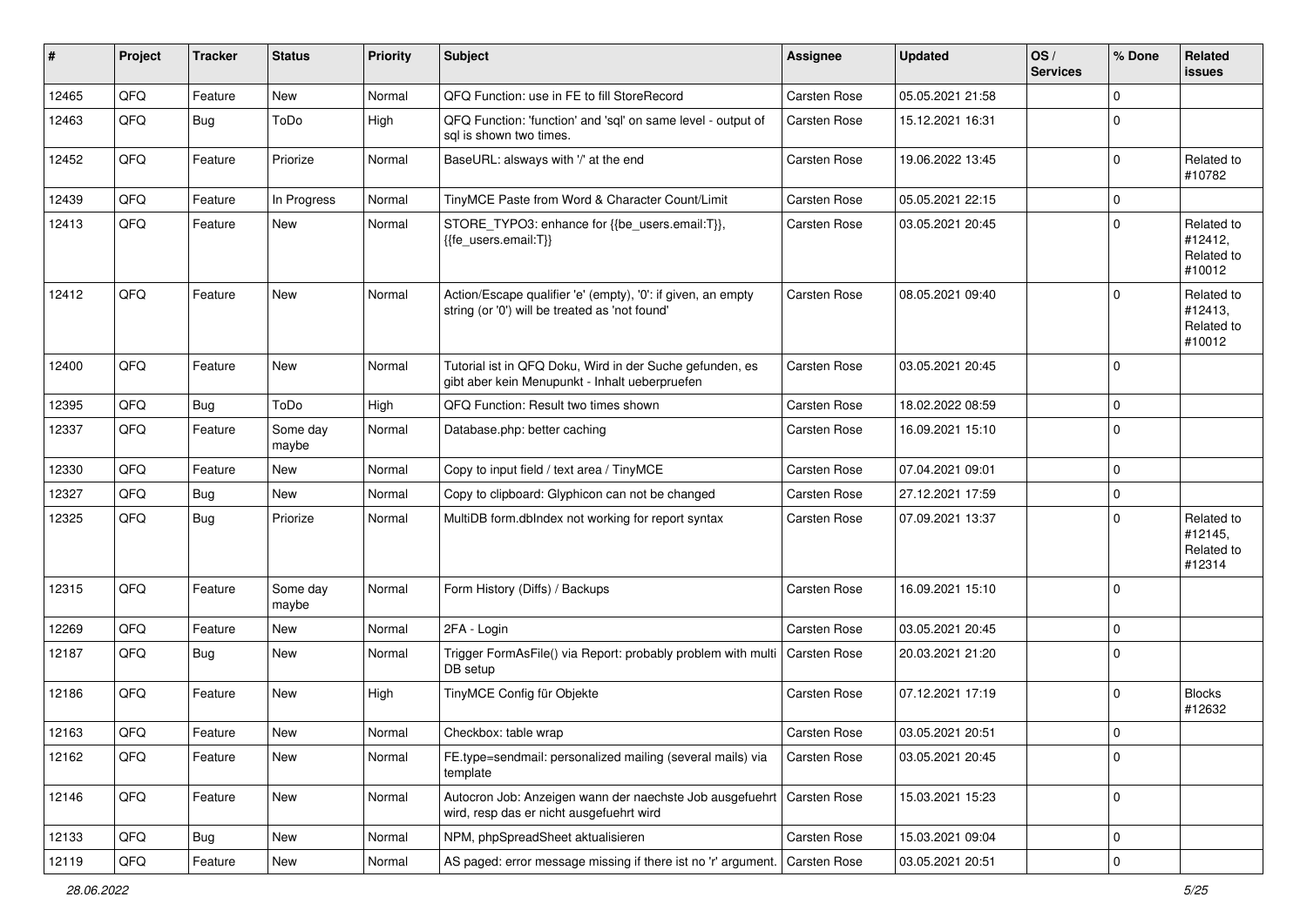| #     | Project | <b>Tracker</b> | <b>Status</b> | <b>Priority</b> | <b>Subject</b>                                                                                       | Assignee                                               | <b>Updated</b>      | OS/<br><b>Services</b> | % Done      | Related<br><b>issues</b>                                                                                                       |                      |
|-------|---------|----------------|---------------|-----------------|------------------------------------------------------------------------------------------------------|--------------------------------------------------------|---------------------|------------------------|-------------|--------------------------------------------------------------------------------------------------------------------------------|----------------------|
| 12109 | QFQ     | Feature        | New           | Normal          | Donwload Link: Plain, SIP, Persistent Link, Peristent SIP -<br>new notation                          | Carsten Rose                                           | 03.05.2021 20:45    |                        | $\mathbf 0$ | Related to<br>#12085                                                                                                           |                      |
| 12045 | QFQ     | Bug            | New           | Normal          | templateGroup afterSave FE: Aufruf ohne<br>sqlHonorFormElements funktioniert nicht                   | <b>Carsten Rose</b>                                    | 18.02.2021 16:33    |                        | $\Omega$    |                                                                                                                                |                      |
| 12040 | QFQ     | Bug            | New           | Normal          | FE Mode 'hidden' für zwei FEs auf einer Zeile                                                        | <b>Carsten Rose</b>                                    | 18.02.2021 10:13    |                        | 0           |                                                                                                                                |                      |
| 12024 | QFQ     | Feature        | New           | Normal          | Excel Export: text columns by default decode<br>htmlspeciachar()                                     | Carsten Rose                                           | 17.02.2021 23:55    |                        | $\mathbf 0$ | Related to<br>#12022                                                                                                           |                      |
| 12023 | QFQ     | Feature        | New           | Normal          | MySQL Stored Precdure: QDECODESPECIALCHAR()                                                          | <b>Carsten Rose</b>                                    | 16.02.2021 11:16    |                        | $\mathbf 0$ | Related to<br>#12022                                                                                                           |                      |
| 11980 | QFQ     | Feature        | In Progress   | Normal          | protected verzeichnis MUSS geschützt werden                                                          | Carsten Rose                                           | 07.09.2021 13:30    |                        | $\mathbf 0$ |                                                                                                                                |                      |
| 11955 | QFQ     | Feature        | New           | Normal          | subrecord: new title option to set <th> attributes - e.g. to<br/>customize tablesorter options.</th> | attributes - e.g. to<br>customize tablesorter options. | <b>Carsten Rose</b> | 03.05.2021 20:47       |             | $\Omega$                                                                                                                       | Related to<br>#11775 |
| 11893 | QFQ     | Feature        | New           | High            | Broken SIP: a) only report one time, b) only report in main<br>column                                | Carsten Rose                                           | 12.05.2021 12:13    |                        | $\mathbf 0$ | Related to<br>#12532,<br>Related to<br>#14187                                                                                  |                      |
| 11775 | QFQ     | Feature        | New           | Normal          | Subrecord Tooltip pro Feld                                                                           | <b>Carsten Rose</b>                                    | 18.12.2020 15:22    |                        | $\mathbf 0$ | Related to<br>#11955                                                                                                           |                      |
| 11752 | QFQ     | <b>Bug</b>     | New           | Normal          | checkbox renders multiple input elements with same name                                              | Carsten Rose                                           | 17.12.2020 14:58    |                        | $\mathbf 0$ | Related to<br>#11750                                                                                                           |                      |
| 11747 | QFQ     | Feature        | New           | Normal          | Maintenance Page with Redirect                                                                       | <b>Carsten Rose</b>                                    | 03.05.2021 20:47    |                        | $\mathbf 0$ | Related to<br>#11741                                                                                                           |                      |
| 11702 | QFQ     | Feature        | New           | Normal          | HTML Special Char makes no sense for 'allbut' if '&' is<br>forbidden                                 | <b>Carsten Rose</b>                                    | 07.12.2021 16:35    |                        | $\mathbf 0$ | Related to<br>#5112,<br>Related to<br>#14320                                                                                   |                      |
| 11695 | QFQ     | Bug            | New           | Normal          | MultiForm required FE Error                                                                          | <b>Carsten Rose</b>                                    | 04.12.2020 13:34    |                        | 0           |                                                                                                                                |                      |
| 11668 | QFQ     | Bug            | New           | Normal          | Play function.sql - problem with mysql                                                               | <b>Carsten Rose</b>                                    | 03.05.2021 20:48    |                        | $\mathbf 0$ |                                                                                                                                |                      |
| 11667 | QFQ     | <b>Bug</b>     | New           | Normal          | MySQL mariadb-server-10.3: Incorrect datetime value                                                  | <b>Carsten Rose</b>                                    | 03.05.2021 20:48    |                        | 0           |                                                                                                                                |                      |
| 11523 | QFQ     | Feature        | New           | Normal          | Mit dynamic Update erkennen, ob Upload gemacht wurde                                                 | <b>Carsten Rose</b>                                    | 13.11.2020 15:07    |                        | $\mathbf 0$ | Related to<br>#9533                                                                                                            |                      |
| 11517 | QFQ     | <b>Bug</b>     | In Progress   | Normal          | extraButtonInfo Broken for multiple FormElements                                                     | <b>Carsten Rose</b>                                    | 12.05.2022 13:12    |                        | $\Omega$    | Related to<br>#7890,<br>Related to<br>#3811, Has<br>duplicate<br>#10905, Has<br>duplicate<br>#10553, Has<br>duplicate<br>#6779 |                      |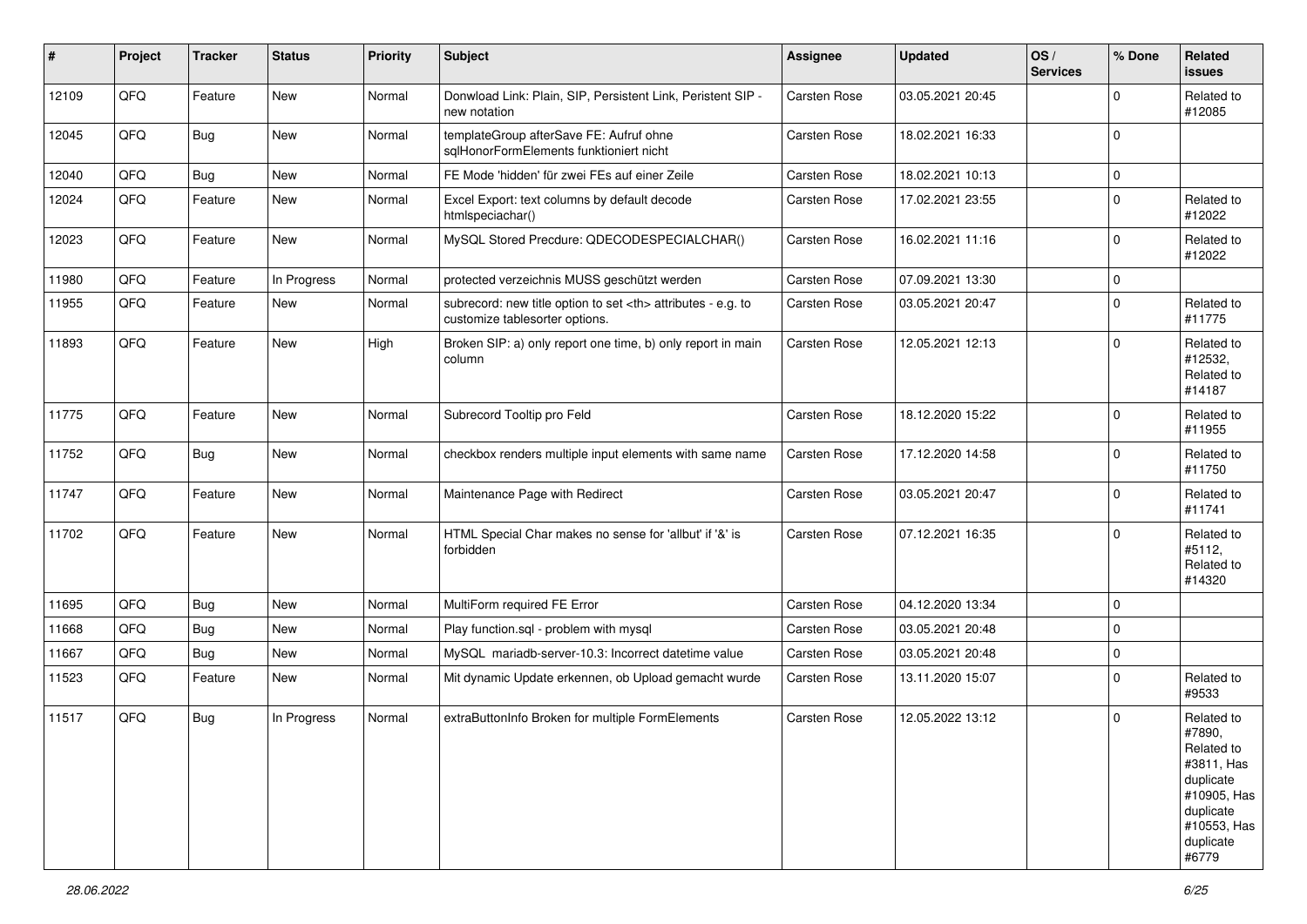| #     | Project    | <b>Tracker</b> | <b>Status</b>     | <b>Priority</b> | <b>Subject</b>                                                                      | <b>Assignee</b>     | <b>Updated</b>   | OS/<br><b>Services</b> | % Done              | <b>Related</b><br><b>issues</b>                                      |
|-------|------------|----------------|-------------------|-----------------|-------------------------------------------------------------------------------------|---------------------|------------------|------------------------|---------------------|----------------------------------------------------------------------|
| 11516 | QFQ        | Feature        | New               | Normal          | Multi Page Form (Previous/Next Buttons)                                             | Carsten Rose        | 16.03.2021 17:52 |                        | $\mathbf 0$         |                                                                      |
| 11504 | QFQ        | Feature        | New               | Normal          | Dynamic Update: Button text update for 'Save',' Close' &<br>'Delete'                | Carsten Rose        | 12.11.2020 23:44 |                        | $\mathbf 0$         |                                                                      |
| 11460 | QFQ        | Feature        | New               | Normal          | Easier creation of changelog: gitchangelog                                          | Carsten Rose        | 12.06.2021 10:20 |                        | $\pmb{0}$           | Related to<br>#13467                                                 |
| 11323 | QFQ        | Feature        | Some day<br>maybe | Normal          | Report Frontend Editor Modal + Codemirror                                           | Carsten Rose        | 16.09.2021 15:10 |                        | $\mathbf 0$         | Related to<br>#11036                                                 |
| 11322 | QFQ        | Feature        | Some day<br>maybe | Normal          | Form Element JSON - (multiline parameter field)                                     | Carsten Rose        | 16.09.2021 15:10 |                        | $\mathbf 0$         |                                                                      |
| 11320 | QFQ        | Feature        | Priorize          | Normal          | Typo3 Version 10 support                                                            | Carsten Rose        | 05.05.2021 22:09 |                        | $\mathbf 0$         |                                                                      |
| 11239 | QFQ        | Bug            | New               | Normal          | Radiobutton (plain): horizontales Rendern abhängig vom<br>Datentyp in der Datenbank | Carsten Rose        | 30.09.2020 18:37 |                        | $\mathbf 0$         |                                                                      |
| 11217 | QFQ        | Feature        | Some day<br>maybe | Normal          | <b>Extend Script Functionality</b>                                                  | <b>Carsten Rose</b> | 16.09.2021 15:10 |                        | $\mathbf 0$         |                                                                      |
| 11080 | QFQ        | Feature        | <b>New</b>        | Normal          | Send MQTT messages                                                                  | Carsten Rose        | 29.08.2020 19:49 |                        | $\mathsf 0$         |                                                                      |
| 11076 | QFQ        | Feature        | In Progress       | Normal          | SELECT  AS _websocket                                                               | Carsten Rose        | 30.08.2020 17:49 |                        | $\mathbf 0$         |                                                                      |
| 11036 | QFQ        | Feature        | Some day<br>maybe | Normal          | inline report editor permissions                                                    | Carsten Rose        | 16.09.2021 15:09 |                        | $\mathbf 0$         | Related to<br>#11323                                                 |
| 10996 | QFQ        | Feature        | New               | Normal          | Download video via sip: no seek                                                     | Carsten Rose        | 12.08.2020 14:18 |                        | $\mathbf 0$         |                                                                      |
| 10979 | QFQ        | Feature        | <b>New</b>        | Normal          | Ajax Calls an API - dataReport                                                      | Carsten Rose        | 11.05.2022 12:15 |                        | $\mathbf 0$         |                                                                      |
| 10976 | QFQ        | Feature        | New               | Normal          | Excel Export Verbesserungen                                                         | Carsten Rose        | 06.08.2020 10:56 |                        | $\mathsf 0$         |                                                                      |
| 10937 | QFQ        | Bug            | New               | Normal          | Fehler mit abhängigen Select- Feldern beim Positionieren                            | Carsten Rose        | 12.11.2020 23:45 |                        | $\mathbf 0$         |                                                                      |
| 10819 | QFQ        | Feature        | <b>New</b>        | Normal          | Persistent SIP - second try                                                         | Carsten Rose        | 29.06.2020 23:02 |                        | $\mathbf 0$         | Related to<br>#6261                                                  |
| 10745 | QFQ        | Feature        | Some day<br>maybe | Normal          | <b>Tablesorter Excel Export</b>                                                     | Carsten Rose        | 16.09.2021 15:09 |                        | $\mathbf 0$         |                                                                      |
| 10716 | QFQ        | Feature        | Some day<br>maybe | Normal          | Business Logic mit Externen Skripten                                                | Carsten Rose        | 16.09.2021 15:10 |                        | $\mathbf 0$         | Related to<br>#10713,<br>Related to<br>#8217                         |
| 10714 | QFQ        | Feature        | New               | Normal          | multi Table Form                                                                    | Carsten Rose        | 16.03.2021 18:44 |                        | $\mathbf 0$         |                                                                      |
| 10704 | <b>QFQ</b> | <b>Bug</b>     | New               | Normal          | wkhtml problem rendering fullCalendar.js / fabric.js >><br>successor: puppeteer     | Carsten Rose        | 12.11.2020 23:45 |                        | l 0                 | Related to<br>#5024,<br>Related to<br>#4650,<br>Related to<br>#10715 |
| 10661 | QFQ        | Bug            | In Progress       | Normal          | Typo3 Warnungen                                                                     | Carsten Rose        | 07.09.2021 13:23 |                        | $\mathsf{O}\xspace$ | Related to<br>#12440                                                 |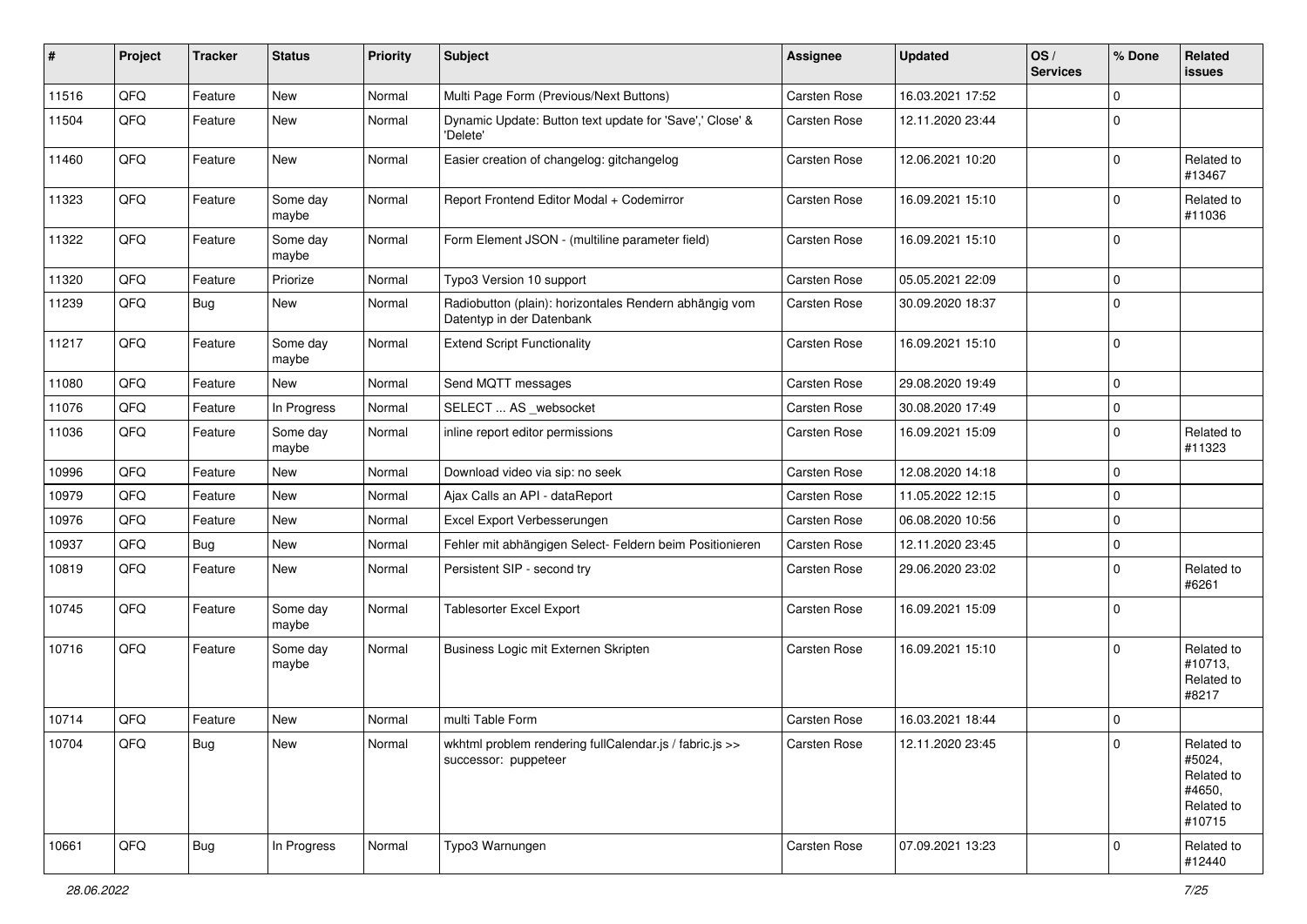| #     | Project | <b>Tracker</b> | <b>Status</b>     | Priority | <b>Subject</b>                                                                           | <b>Assignee</b>     | <b>Updated</b>   | OS/<br><b>Services</b> | % Done       | Related<br><b>issues</b>                                               |
|-------|---------|----------------|-------------------|----------|------------------------------------------------------------------------------------------|---------------------|------------------|------------------------|--------------|------------------------------------------------------------------------|
| 10658 | QFQ     | Bug            | New               | Normal   | processReadOnly broken                                                                   | Carsten Rose        | 27.05.2020 17:55 |                        | $\mathsf 0$  |                                                                        |
| 10640 | QFQ     | <b>Bug</b>     | New               | High     | TypeAhead Tag: FE editierbar trotz readOnly                                              | Carsten Rose        | 03.05.2021 21:12 |                        | $\mathbf 0$  |                                                                        |
| 10593 | QFQ     | Feature        | New               | Normal   | label2: text behind input element                                                        | Carsten Rose        | 16.05.2020 10:57 |                        | $\mathbf 0$  |                                                                        |
| 10588 | QFQ     | <b>Bug</b>     | <b>New</b>        | Normal   | typeahed Tag: Doku anpassen                                                              | Carsten Rose        | 12.11.2020 23:45 |                        | $\mathbf 0$  |                                                                        |
| 10508 | QFQ     | <b>Bug</b>     | <b>New</b>        | High     | Multi Form broken on Multi DB Instance                                                   | Carsten Rose        | 03.05.2021 21:12 |                        | $\mathbf 0$  |                                                                        |
| 10506 | QFQ     | <b>Bug</b>     | <b>New</b>        | High     | Template Group broken on MultiDB instance                                                | Carsten Rose        | 03.05.2021 21:12 |                        | $\mathbf 0$  | Related to<br>#10505                                                   |
| 10443 | QFQ     | Feature        | In Progress       | Normal   | Konzept _api / _live                                                                     | Carsten Rose        | 07.05.2020 09:39 |                        | $\mathbf{0}$ |                                                                        |
| 10322 | QFQ     | Bug            | New               | Normal   | FormElement / Radio: missing column 'enum' >> FE not<br>reported                         | Carsten Rose        | 07.05.2020 09:37 |                        | $\mathbf 0$  |                                                                        |
| 10119 | QFQ     | Feature        | New               | Normal   | Dropdown (selectlist) & TypeAhead: format and catagorize<br>list                         | Carsten Rose        | 07.05.2020 09:36 |                        | $\mathbf 0$  |                                                                        |
| 10116 | QFQ     | Feature        | Some day<br>maybe | Normal   | TypeAhead: Tag - show inside 'input' element                                             | <b>Carsten Rose</b> | 16.09.2021 15:09 |                        | $\mathsf 0$  |                                                                        |
| 10095 | QFQ     | Feature        | Some day<br>maybe | Normal   | Generic Gitlab Integration into QFQ                                                      | Carsten Rose        | 16.09.2021 15:10 |                        | $\pmb{0}$    |                                                                        |
| 10082 | QFQ     | Bug            | New               | Normal   | FE.type=SELECT - 'sanatize' Class                                                        | Carsten Rose        | 07.05.2020 09:36 |                        | $\mathbf 0$  | Related to<br>#10081                                                   |
| 10081 | QFQ     | Bug            | New               | High     | Stale record lock after 'forbidden' character                                            | Carsten Rose        | 03.05.2021 21:12 |                        | $\mathbf 0$  | Related to<br>#10082,<br>Related to<br>#9789                           |
| 10080 | QFQ     | Feature        | New               | Normal   | Popup on 'save' / 'close': configure dialog (answer<br>yes/no/cancle/)                   | Carsten Rose        | 28.03.2021 20:52 |                        | $\Omega$     | Is duplicate<br>of #12262                                              |
| 10015 | QFQ     | Feature        | Priorize          | Normal   | Monospace in Textarea                                                                    | Carsten Rose        | 03.02.2020 13:40 |                        | $\mathbf 0$  |                                                                        |
| 10014 | QFQ     | Feature        | New               | Normal   | Manual.rst: describe behaviour and process order of<br>fillStoreVar, slaveId, sqlBefore, | Carsten Rose        | 01.02.2020 22:31 |                        | $\mathsf 0$  |                                                                        |
| 10013 | QFQ     | Feature        | Some day<br>maybe | Normal   | FE.typ=editor: CodeMirror                                                                | Carsten Rose        | 08.06.2022 10:37 |                        | $\mathbf 0$  | Related to<br>#12611,<br>Related to<br>#12490,<br>Related to<br>#7732  |
| 10012 | QFQ     | Feature        | Priorize          | Normal   | redirectAllMailTo: {{beEmail:T}}                                                         | Carsten Rose        | 08.05.2021 09:54 |                        | $\mathbf 0$  | Related to<br>#12412,<br>Related to<br>#12413,<br>Related to<br>#10011 |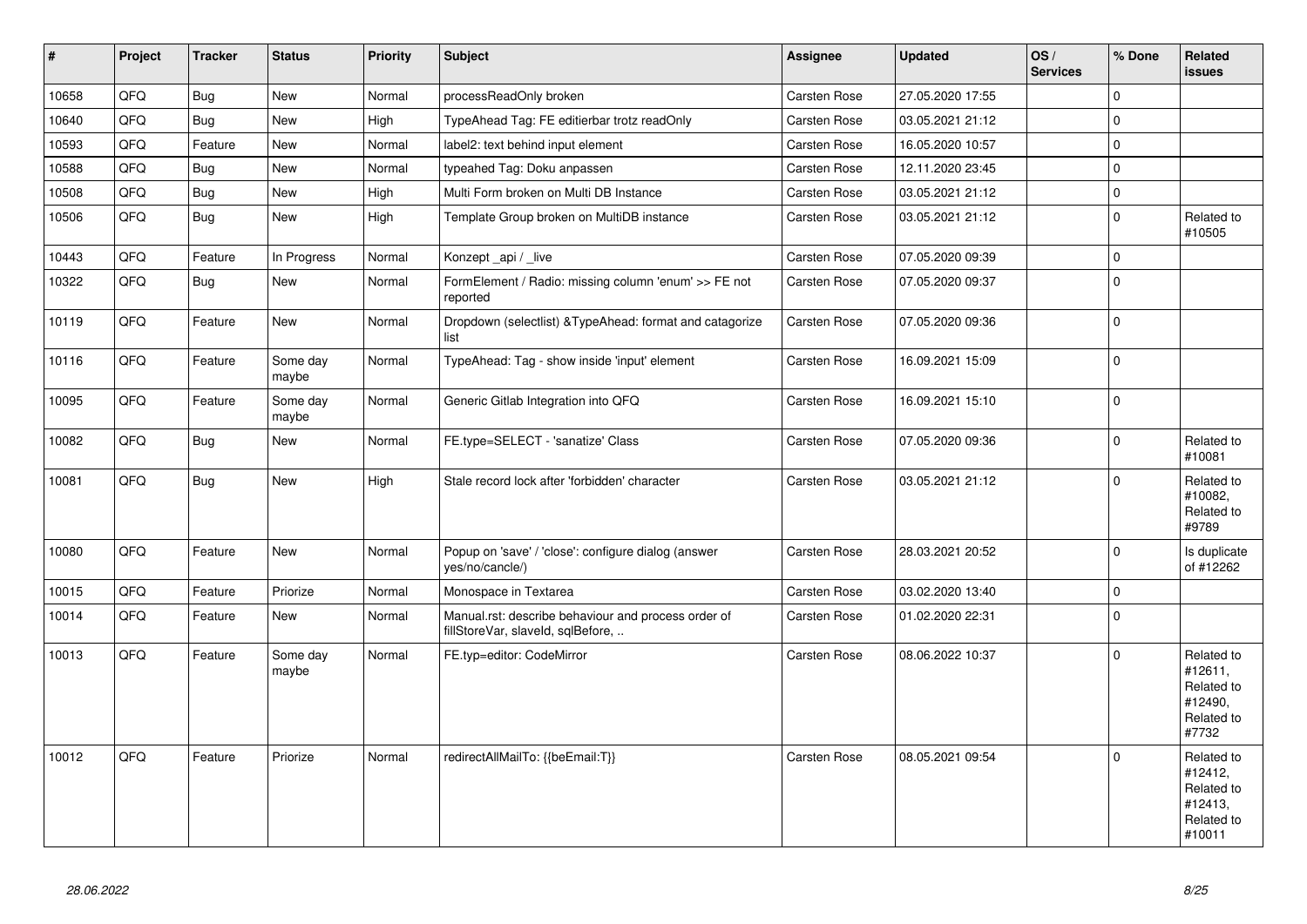| ∦     | Project | <b>Tracker</b> | <b>Status</b>     | <b>Priority</b> | <b>Subject</b>                                                                                                                        | <b>Assignee</b>     | <b>Updated</b>   | OS/<br><b>Services</b> | % Done      | <b>Related</b><br><b>issues</b>                                         |
|-------|---------|----------------|-------------------|-----------------|---------------------------------------------------------------------------------------------------------------------------------------|---------------------|------------------|------------------------|-------------|-------------------------------------------------------------------------|
| 10011 | QFQ     | Feature        | Priorize          | Normal          | Offer new STORE_TYPO3 Variable 'beUser', 'beEmail'                                                                                    | <b>Carsten Rose</b> | 08.05.2021 09:51 |                        | $\Omega$    | Related to<br>#10012,<br>Related to<br>#12511                           |
| 10005 | QFQ     | Feature        | Priorize          | Normal          | Report / special column name:  AS calendar                                                                                            | <b>Carsten Rose</b> | 03.06.2020 17:28 |                        | $\mathbf 0$ |                                                                         |
| 9983  | QFQ     | Feature        | New               | Normal          | Report Notation: new keyword 'range'                                                                                                  | Carsten Rose        | 01.02.2020 15:55 |                        | $\mathbf 0$ |                                                                         |
| 9975  | QFQ     | Bug            | Priorize          | Normal          | Dropdown Menu: 'r:3' broken                                                                                                           | Carsten Rose        | 01.02.2020 10:13 |                        | $\mathbf 0$ |                                                                         |
| 9968  | QFQ     | Feature        | Priorize          | Normal          | Tooltip in Links for Developer                                                                                                        | Carsten Rose        | 01.02.2020 23:17 |                        | $\mathbf 0$ |                                                                         |
| 9958  | QFQ     | Bug            | Priorize          | Normal          | Broken subrecord query: no error message                                                                                              | Carsten Rose        | 05.02.2021 15:15 |                        | $\mathbf 0$ |                                                                         |
| 9947  | QFQ     | Bug            | Priorize          | Normal          | Unwanted error message if missing 'typeAheadSqlPrefetch'                                                                              | Carsten Rose        | 01.02.2020 10:13 |                        | $\mathbf 0$ |                                                                         |
| 9928  | QFQ     | Feature        | Priorize          | Normal          | SpecialColumnName: a) Deprecated: ' AS "_+tag " ', b)<br>New: ' AS "_ <tag1><tag2>"'</tag2></tag1>                                    | Carsten Rose        | 01.02.2020 23:17 |                        | $\mathbf 0$ | Related to<br>#9929                                                     |
| 9927  | QFQ     | Feature        | New               | Normal          | QFQ Update: a) Update nur machen wenn BE User<br>eingeloggt ist., b) Bei Fehler genaue Meldung welcher<br>Updateschritt Probleme hat. | <b>Carsten Rose</b> | 22.01.2020 12:59 |                        | $\mathbf 0$ |                                                                         |
| 9900  | QFQ     | Feature        | Priorize          | Normal          | Generic API Call: tt-content record >> JSON                                                                                           | Carsten Rose        | 01.02.2020 10:13 |                        | $\mathbf 0$ |                                                                         |
| 9862  | QFQ     | Bug            | Priorize          | Normal          | Failed writing to sql mail qfq.log should throw an exception                                                                          | Carsten Rose        | 01.02.2020 10:13 |                        | $\mathbf 0$ |                                                                         |
| 9834  | QFQ     | Bug            | Priorize          | Normal          | Input elements with tag 'disabled' are missing on<br>form-submit: server option 'processReadOnly' broken                              | Carsten Rose        | 07.12.2021 16:43 |                        | $\mathbf 0$ | Related to<br>#9691,<br>Related to<br>#5305, Has<br>duplicate<br>#12331 |
| 9811  | QFQ     | Feature        | New               | Normal          | Report: tag every n'th row                                                                                                            | <b>Carsten Rose</b> | 01.02.2020 23:22 |                        | $\mathbf 0$ |                                                                         |
| 9783  | QFQ     | Bug            | New               | Normal          | Email with special characters                                                                                                         | Carsten Rose        | 01.02.2020 23:22 |                        | $\mathbf 0$ |                                                                         |
| 9781  | QFQ     | Feature        | New               | Normal          | Button: CSS class to make buttons smaller                                                                                             | Carsten Rose        | 01.02.2020 23:22 |                        | $\mathbf 0$ |                                                                         |
| 9777  | QFQ     | Feature        | New               | Normal          | Logging QFQ Variables                                                                                                                 | Carsten Rose        | 16.12.2019 17:17 |                        | $\mathbf 0$ |                                                                         |
| 9773  | QFQ     | Bug            | <b>New</b>        | Normal          | form.parameter.formModeGlobal=requiredOff                                                                                             | Carsten Rose        | 01.02.2020 15:56 |                        | $\pmb{0}$   |                                                                         |
| 9707  | QFQ     | Feature        | New               | Normal          | SIP security: encode pageld and check pageld on decode                                                                                | Carsten Rose        | 01.02.2020 23:22 |                        | $\mathbf 0$ |                                                                         |
| 9706  | QFQ     | Feature        | New               | Normal          | Multi File Upload (hidden template group)                                                                                             | Carsten Rose        | 01.02.2020 23:22 |                        | $\mathbf 0$ | Related to<br>#7521,<br>Related to<br>#5562,<br>Related to<br>#13330    |
| 9704  | QFO     | Feature        | Some day<br>maybe | Normal          | Thumbnails Generieren beim Splitten von PDF Files                                                                                     | Carsten Rose        | 11.12.2019 16:01 |                        | $\mathbf 0$ |                                                                         |
| 9669  | QFQ     | <b>Bug</b>     | Some day<br>maybe | Normal          | Checkbox / Template Group: radio/checkbox visible broken<br>after 'add'                                                               | Carsten Rose        | 16.06.2021 13:47 |                        | $\mathbf 0$ | Related to<br>#8091                                                     |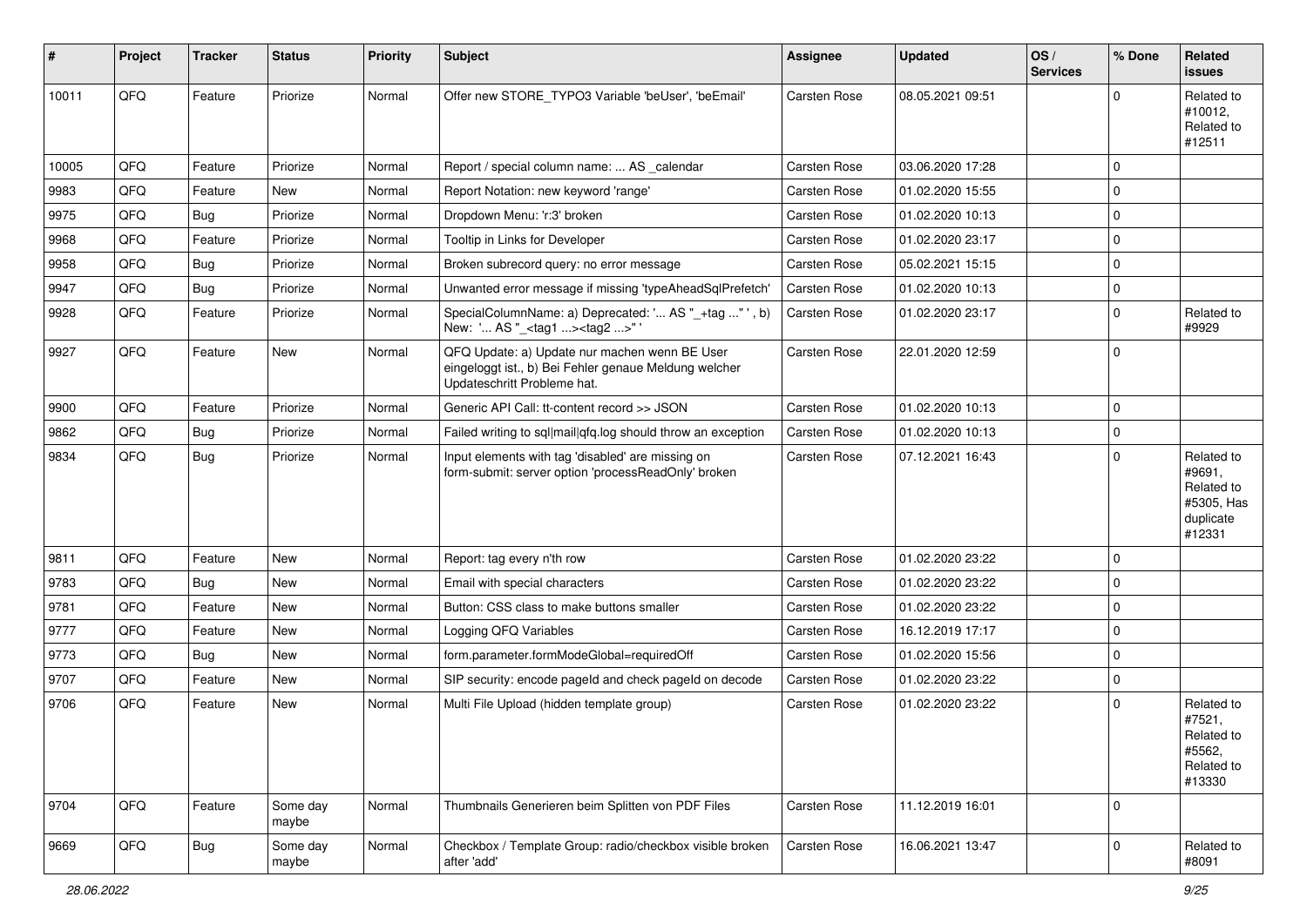| #    | Project | <b>Tracker</b> | <b>Status</b>     | <b>Priority</b> | Subject                                                                         | <b>Assignee</b>     | <b>Updated</b>   | OS/<br><b>Services</b> | % Done      | <b>Related</b><br><b>issues</b>              |
|------|---------|----------------|-------------------|-----------------|---------------------------------------------------------------------------------|---------------------|------------------|------------------------|-------------|----------------------------------------------|
| 9668 | QFQ     | Feature        | Priorize          | Normal          | Form.mode: rename 'hidden' to 'hide'                                            | Carsten Rose        | 05.05.2021 22:14 |                        | $\mathbf 0$ | Related to<br>#6437                          |
| 9602 | QFQ     | Feature        | New               | Normal          | Form definition as JSON                                                         | Carsten Rose        | 01.02.2020 23:21 |                        | $\mathbf 0$ | Related to<br>#9600                          |
| 9579 | QFQ     | Feature        | Some day<br>maybe | Normal          | Multiform with Process Row                                                      | Carsten Rose        | 11.12.2019 16:01 |                        | $\mathbf 0$ |                                              |
| 9537 | QFQ     | Feature        | New               | Normal          | FormEditor: Edit fieldset in FrontEnd                                           | Carsten Rose        | 01.02.2020 23:22 |                        | $\mathbf 0$ |                                              |
| 9534 | QFQ     | Bug            | Priorize          | Urgent          | FE.type=upload: 'Unknown Mode: ID"                                              | Carsten Rose        | 03.05.2021 21:14 |                        | $\mathbf 0$ | Related to<br>#9532                          |
| 9533 | QFQ     | Bug            | New               | Normal          | FE.type=upload: Check in 'beforeSave' if upload is given                        | Carsten Rose        | 01.02.2020 23:22 |                        | $\mathbf 0$ | Related to<br>#11523                         |
| 9531 | QFQ     | Bug            | New               | High            | FE File: Dynamic Update / modeSql / required detected<br>even it not set        | Carsten Rose        | 11.06.2021 20:32 |                        | $\mathbf 0$ | Related to<br>#12398                         |
| 9394 | QFQ     | Feature        | Priorize          | Normal          | REST: allow for non numerical ids in get requests                               | Carsten Rose        | 05.05.2021 22:10 |                        | $\mathbf 0$ |                                              |
| 9352 | QFQ     | Feature        | New               | Normal          | FE 'Native' fire slaveld, sqlAfter, sqlIns                                      | Carsten Rose        | 01.02.2020 23:22 |                        | $\mathbf 0$ |                                              |
| 9348 | QFQ     | Feature        | New               | Normal          | defaultThumbnailSize: pre render thumbnails                                     | Carsten Rose        | 12.06.2021 09:05 |                        | $\mathsf 0$ |                                              |
| 9347 | QFQ     | Bug            | New               | High            | FE.type=upload with dynamic show/hidden: required not<br>detected               | Carsten Rose        | 12.06.2021 10:40 |                        | $\mathbf 0$ | Related to<br>#5305,<br>Related to<br>#12398 |
| 9346 | QFQ     | Feature        | Priorize          | Normal          | beforeSave: check if an upload is given                                         | Carsten Rose        | 11.06.2021 21:18 |                        | $\mathbf 0$ |                                              |
| 9317 | QFQ     | Bug            | New               | Normal          | FE.type=note: with dynamic show/hidden an empty label<br>causes trouble         | <b>Carsten Rose</b> | 01.02.2020 23:22 |                        | $\mathbf 0$ |                                              |
| 9281 | QFQ     | <b>Bug</b>     | Some day<br>maybe | Normal          | Allow STRICT_TRANS_TABLES                                                       | Carsten Rose        | 02.01.2021 18:43 |                        | $\mathbf 0$ |                                              |
| 9221 | QFQ     | Feature        | New               | Normal          | typeAhead: Zeichenlimite ausschalten                                            | Carsten Rose        | 08.05.2021 17:06 |                        | $\mathbf 0$ |                                              |
| 9208 | QFQ     | Feature        | New               | Normal          | Manage 'recent' records                                                         | Carsten Rose        | 01.02.2020 23:22 |                        | $\mathbf 0$ |                                              |
| 9177 | QFQ     | Bug            | New               | Normal          | Bug? QFQ tries to save an action FE, which has real<br>existing column name     | Carsten Rose        | 01.02.2020 23:22 |                        | $\mathbf 0$ |                                              |
| 9173 | QFQ     | Bug            | Priorize          | Urgent          | Stale Record Lock: Firefox                                                      | Carsten Rose        | 03.05.2021 21:14 |                        | $\mathbf 0$ | Related to<br>#9789                          |
| 9136 | QFG     | Feature        | New               | Normal          | Create ZIP files with dynamic PDFs                                              | Carsten Rose        | 01.02.2020 23:22 |                        | $\mathbf 0$ |                                              |
| 9129 | QFQ     | Feature        | New               | Normal          | sqlValidate: Message as notification, not as error                              | Carsten Rose        | 01.02.2020 23:22 |                        | $\mathbf 0$ | Related to<br>#9128                          |
| 9128 | QFQ     | Feature        | New               | Normal          | Error Message: not replaced variables- a) replace back to<br>'{{', b) underline | Carsten Rose        | 01.02.2020 23:22 |                        | $\mathbf 0$ | Related to<br>#9129                          |
| 9127 | QFQ     | Bug            | New               | Normal          | Error Message: change 'roll over' color - text not readable                     | Carsten Rose        | 01.02.2020 23:22 |                        | 0           |                                              |
| 9121 | QFQ     | Bug            | Priorize          | High            | sip links have r and __dbIndexData set                                          | Carsten Rose        | 12.06.2021 10:41 |                        | $\mathsf 0$ |                                              |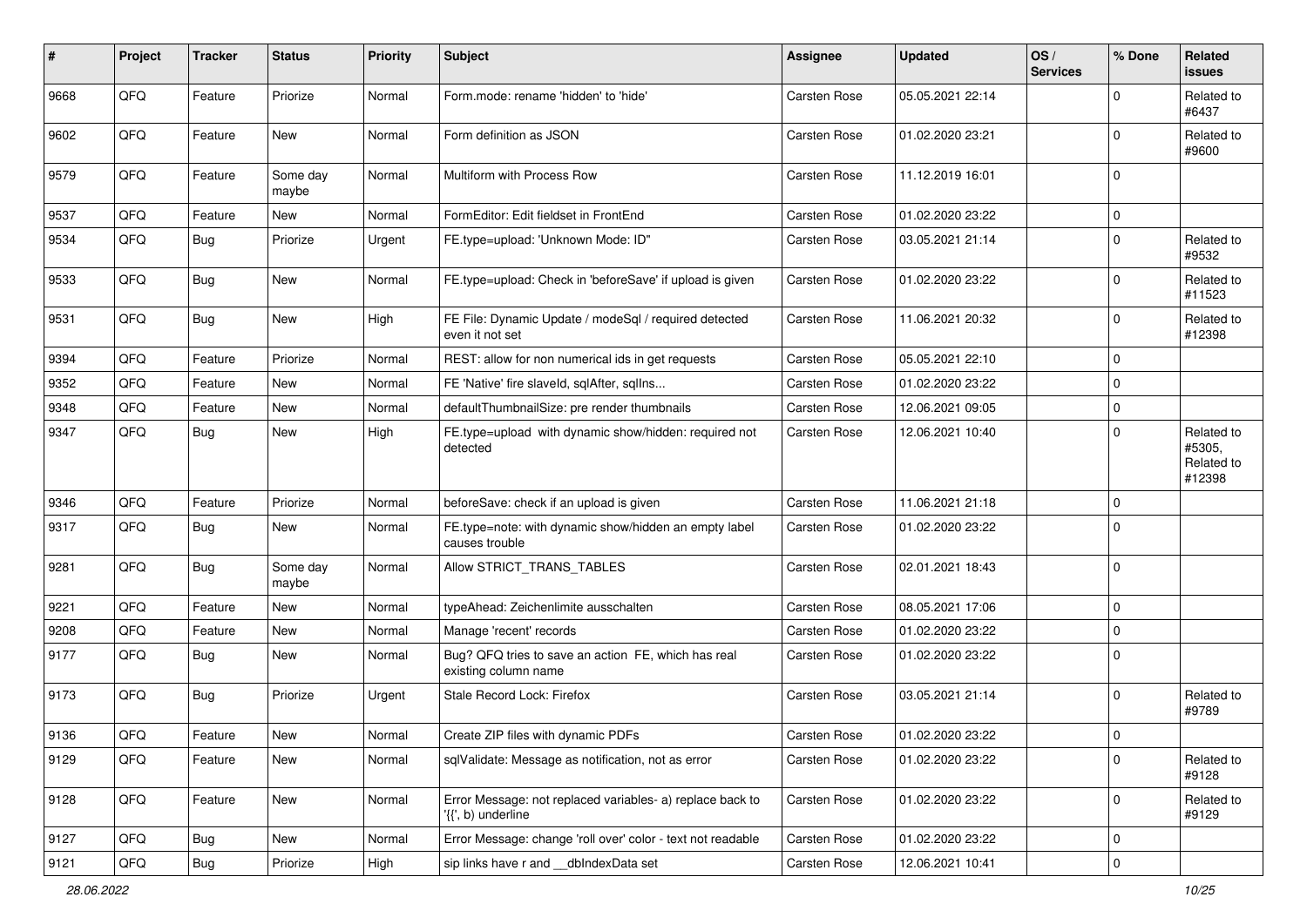| $\sharp$ | Project | <b>Tracker</b> | <b>Status</b>     | <b>Priority</b> | <b>Subject</b>                                                                                         | <b>Assignee</b>     | <b>Updated</b>   | OS/<br><b>Services</b> | % Done      | <b>Related</b><br><b>issues</b> |
|----------|---------|----------------|-------------------|-----------------|--------------------------------------------------------------------------------------------------------|---------------------|------------------|------------------------|-------------|---------------------------------|
| 9077     | QFQ     | Bug            | New               | Normal          | typeAheadSql: report broken SQL                                                                        | Carsten Rose        | 01.02.2020 23:22 |                        | $\mathbf 0$ |                                 |
| 9013     | QFQ     | Bug            | New               | Normal          | Error in Twig template not handled                                                                     | Carsten Rose        | 20.10.2021 13:43 |                        | $\mathbf 0$ |                                 |
| 8975     | QFQ     | Feature        | New               | Normal          | Report Notation: 2.0                                                                                   | Carsten Rose        | 01.02.2020 23:22 |                        | $\mathbf 0$ | Related to<br>#8963             |
| 8963     | QFQ     | Feature        | Priorize          | Normal          | Setting values in a store: flexible way                                                                | Carsten Rose        | 05.05.2021 22:10 |                        | $\mathbf 0$ | Related to<br>#8975             |
| 8962     | QFQ     | Feature        | <b>New</b>        | High            | allow for form fields with identical names                                                             | Carsten Rose        | 03.05.2021 21:14 |                        | $\mathbf 0$ |                                 |
| 8894     | QFQ     | Feature        | Some day<br>maybe | Normal          | Documentation Tags Usable in QFQ Application                                                           | Carsten Rose        | 11.12.2019 16:01 |                        | $\mathbf 0$ |                                 |
| 8892     | QFQ     | Feature        | Some day<br>maybe | Normal          | Display and Edit SQL Comments in Form Editor                                                           | <b>Carsten Rose</b> | 11.12.2019 16:01 |                        | $\mathbf 0$ |                                 |
| 8806     | QFQ     | Feature        | New               | Normal          | SQL Function nl2br                                                                                     | Carsten Rose        | 01.02.2020 23:22 |                        | $\mathbf 0$ |                                 |
| 8719     | QFQ     | Feature        | New               | Normal          | extraButtonLock: add support for 0/1                                                                   | Carsten Rose        | 01.02.2020 23:22 |                        | $\mathbf 0$ |                                 |
| 8702     | QFQ     | Feature        | New               | Normal          | Load Record which is locked: missing user info                                                         | <b>Carsten Rose</b> | 11.12.2019 16:16 |                        | $\mathbf 0$ | Related to<br>#9789             |
| 8668     | QFQ     | Bug            | New               | High            | Pill disabled: dyamic mode 'hidden' not respected - FE is still<br>required                            | Carsten Rose        | 03.05.2021 21:14 |                        | $\mathbf 0$ |                                 |
| 8586     | QFQ     | Feature        | Some day<br>maybe | Normal          | QFQ: Enhance Error message for 'record not found'                                                      | Carsten Rose        | 16.09.2021 15:10 |                        | $\mathbf 0$ |                                 |
| 8585     | QFQ     | Feature        | Priorize          | Normal          | Enhance Error message for 'unknown form'                                                               | Carsten Rose        | 01.02.2020 10:13 |                        | $\mathbf 0$ |                                 |
| 8584     | QFQ     | Feature        | Priorize          | Normal          | FE 'Action' - never assign to Container (except Template<br>Group)                                     | Carsten Rose        | 01.02.2020 10:13 |                        | $\mathbf 0$ |                                 |
| 8520     | QFQ     | Feature        | Some day<br>maybe | Normal          | Bring QFQ to Composer                                                                                  | Carsten Rose        | 16.09.2021 15:10 |                        | $\mathbf 0$ |                                 |
| 8431     | QFQ     | <b>Bug</b>     | New               | High            | autocron.php with wrong path                                                                           | <b>Carsten Rose</b> | 03.05.2021 21:14 |                        | $\mathbf 0$ |                                 |
| 8336     | QFQ     | Feature        | New               | Normal          | Form > modified > Close New: a) Optional disable popup, b)<br>custom text, c) mode on save: close stay | Carsten Rose        | 01.02.2020 23:22 |                        | $\mathbf 0$ | Related to<br>#8335             |
| 8277     | QFQ     | Feature        | Priorize          | Normal          | fe.parameter.default=                                                                                  | Carsten Rose        | 01.02.2020 23:17 |                        | $\mathbf 0$ | Related to<br>#8113             |
| 8217     | QFQ     | Feature        | New               | Normal          | if-elseif-else construct                                                                               | Carsten Rose        | 16.03.2021 18:41 |                        | $\mathbf 0$ | Related to<br>#10716            |
| 8204     | QFQ     | Feature        | Priorize          | High            | Position 'required mark'                                                                               | Carsten Rose        | 16.06.2021 13:44 |                        | 0           |                                 |
| 8187     | QFQ     | Feature        | New               | Normal          | Subrecord: enable/hide new button - make new/edit/delete<br>customizeable.                             | Carsten Rose        | 06.03.2021 18:44 |                        | $\mathbf 0$ | Related to<br>#11326            |
| 8106     | QFQ     | Bug            | Some day<br>maybe | Normal          | Dynamic Update: Feld kann nicht auf empty zurückgesetzt<br>werden                                      | Carsten Rose        | 11.12.2019 16:01 |                        | $\mathbf 0$ |                                 |
| 8101     | QFQ     | Feature        | Some day<br>maybe | Normal          | Password hash: support further hashing methods                                                         | Carsten Rose        | 16.09.2021 15:10 |                        | $\mathsf 0$ |                                 |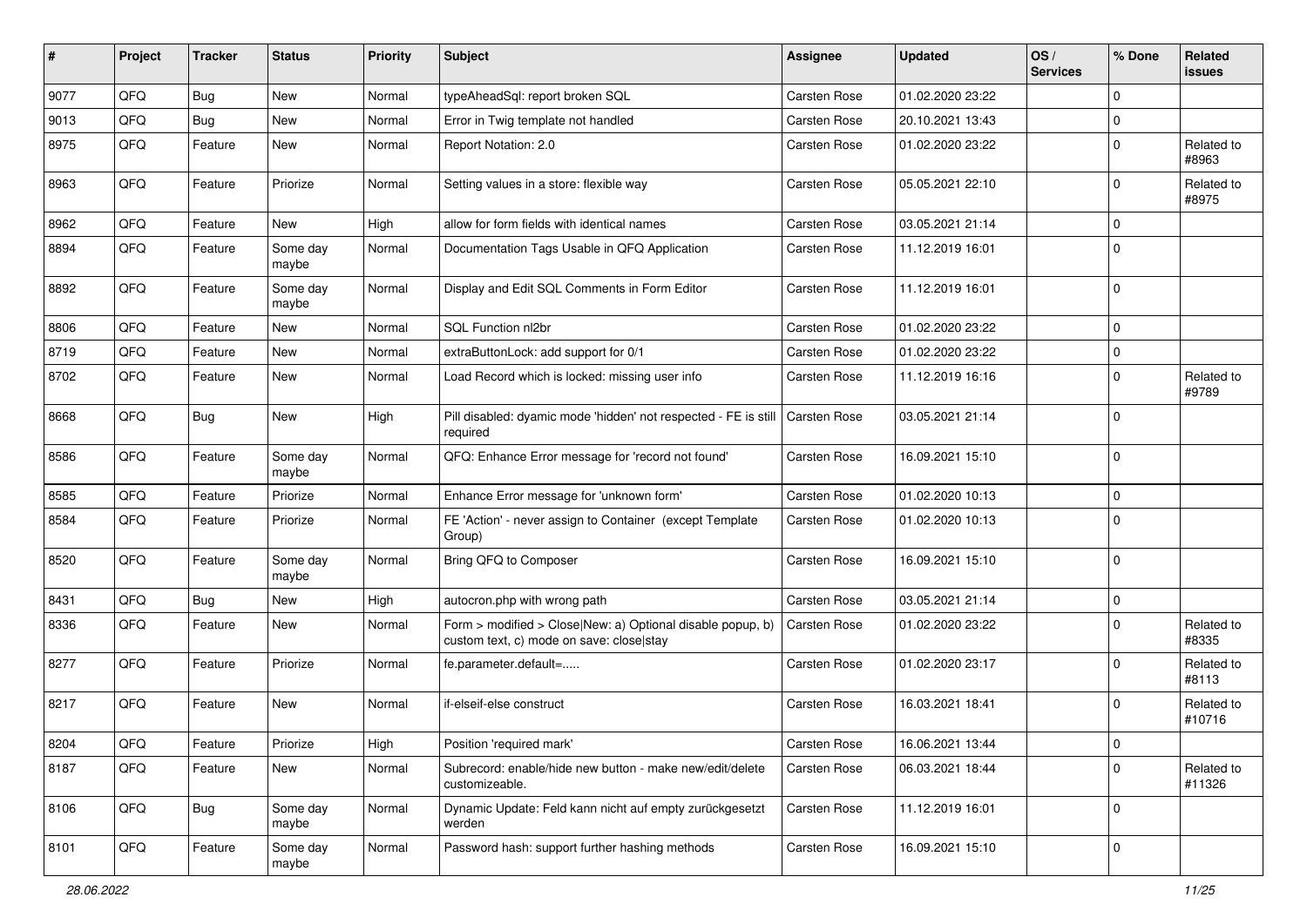| #    | Project | <b>Tracker</b> | <b>Status</b> | <b>Priority</b> | Subject                                                                                               | <b>Assignee</b> | <b>Updated</b>   | OS/<br><b>Services</b> | % Done      | Related<br><b>issues</b>                        |
|------|---------|----------------|---------------|-----------------|-------------------------------------------------------------------------------------------------------|-----------------|------------------|------------------------|-------------|-------------------------------------------------|
| 8089 | QFQ     | Feature        | New           | Normal          | Copy/Paste for FormElements                                                                           | Carsten Rose    | 01.02.2020 23:22 |                        | $\Omega$    |                                                 |
| 8083 | QFQ     | Bug            | <b>New</b>    | High            | FormEditor: primary table list does not respect<br>'indexDb={{indexData:Y}}'                          | Carsten Rose    | 03.05.2021 21:14 |                        | 0           | Has<br>duplicate<br>#6678                       |
| 8082 | QFQ     | Feature        | Priorize      | High            | Contact form without saving record                                                                    | Carsten Rose    | 07.12.2021 15:20 |                        | 0           | Related to<br>#8587,<br><b>Blocks</b><br>#11850 |
| 8049 | QFQ     | <b>Bug</b>     | <b>New</b>    | Normal          | FE.type=note, column 'value': text moves some pixel to top<br>after save                              | Carsten Rose    | 01.02.2020 23:22 |                        | $\Omega$    |                                                 |
| 8044 | QFQ     | Feature        | Priorize      | Normal          | Transaction: a) Form, b) Report                                                                       | Carsten Rose    | 05.05.2021 22:14 |                        | $\Omega$    | Related to<br>#8043                             |
| 8037 | QFQ     | Bug            | Priorize      | Normal          | FE.type=upload (advanced mode): {{slaveld:V}} missing<br>during dynamic update                        | Carsten Rose    | 01.02.2020 10:13 |                        | $\Omega$    |                                                 |
| 8034 | QFQ     | Feature        | Priorize      | Normal          | FormElement 'data': 22.22.2222 should not be accepted                                                 | Carsten Rose    | 01.02.2020 10:13 |                        | $\mathbf 0$ |                                                 |
| 7924 | QFQ     | Feature        | New           | Normal          | Radio/Checkbox with Tooltip                                                                           | Carsten Rose    | 01.02.2020 23:22 |                        | $\Omega$    |                                                 |
| 7920 | QFQ     | Feature        | New           | Normal          | FE: Syntax Highlight, Zeinlenumbruch                                                                  | Carsten Rose    | 01.02.2020 10:03 |                        | $\Omega$    |                                                 |
| 7899 | QFQ     | Bug            | <b>New</b>    | High            | Fe.type=password / retype / required: always complain<br>about missing value                          | Carsten Rose    | 03.05.2021 21:14 |                        | $\Omega$    |                                                 |
| 7890 | QFQ     | Bug            | New           | Normal          | FormElement 'required': extraButtonInfo not aligned                                                   | Carsten Rose    | 11.06.2021 21:17 |                        | $\Omega$    | Related to<br>#11517                            |
| 7850 | QFQ     | Feature        | <b>New</b>    | High            | Upload records: non 'pathFileName' column                                                             | Carsten Rose    | 03.05.2021 21:14 |                        | $\Omega$    |                                                 |
| 7812 | QFQ     | Feature        | <b>New</b>    | Normal          | FE 'Subrecord' - new option 'subrecordShowFilter',<br>'subrecordPaging'                               | Carsten Rose    | 01.02.2020 23:22 |                        | $\mathbf 0$ |                                                 |
| 7795 | QFQ     | Bug            | <b>New</b>    | Normal          | Readonly Form: Typeahead-Felder                                                                       | Carsten Rose    | 01.02.2020 23:22 |                        | $\mathbf 0$ |                                                 |
| 7685 | QFQ     | Bug            | New           | Normal          | Open FormElement from QFQ error message and save<br>modified record: error about missing {{formId:F}} | Carsten Rose    | 01.02.2020 23:22 |                        | $\Omega$    |                                                 |
| 7683 | QFQ     | Feature        | <b>New</b>    | Normal          | Special column names in '{{ SELECT  AS _link }}' should<br>be detected                                | Carsten Rose    | 01.02.2020 23:21 |                        | $\Omega$    |                                                 |
| 7681 | QFQ     | Feature        | <b>New</b>    | Normal          | Optional switch off 'check for modified record'                                                       | Carsten Rose    | 01.02.2020 23:21 |                        | $\Omega$    |                                                 |
| 7660 | QFQ     | Feature        | New           | Normal          | IMAP: import mails to DB, move / delete mails                                                         | Carsten Rose    | 01.02.2020 09:52 |                        | $\Omega$    |                                                 |
| 7656 | QFQ     | Bug            | Priorize      | Normal          | FE with required, 'pattern' and 'extraButtonLock': always<br>complain about missing value             | Carsten Rose    | 01.02.2020 10:13 |                        | $\Omega$    |                                                 |
| 7650 | QFQ     | Bug            | New           | High            | Optional do not show 'required' sign on FormElement                                                   | Carsten Rose    | 03.05.2021 21:14 |                        | $\mathbf 0$ |                                                 |
| 7630 | QFQ     | Feature        | Priorize      | Normal          | detailed error message for simple upload                                                              | Carsten Rose    | 01.02.2020 10:13 |                        | $\mathbf 0$ |                                                 |
| 7616 | QFQ     | Bug            | Priorize      | Normal          | Selectlist with Enum & Dynamic Update                                                                 | Carsten Rose    | 01.02.2020 10:13 |                        | $\mathbf 0$ |                                                 |
| 7574 | QFQ     | <b>Bug</b>     | New           | Normal          | Substitute error: form element not reported / dont parse<br>Form.note                                 | Carsten Rose    | 01.02.2020 23:21 |                        | 0           |                                                 |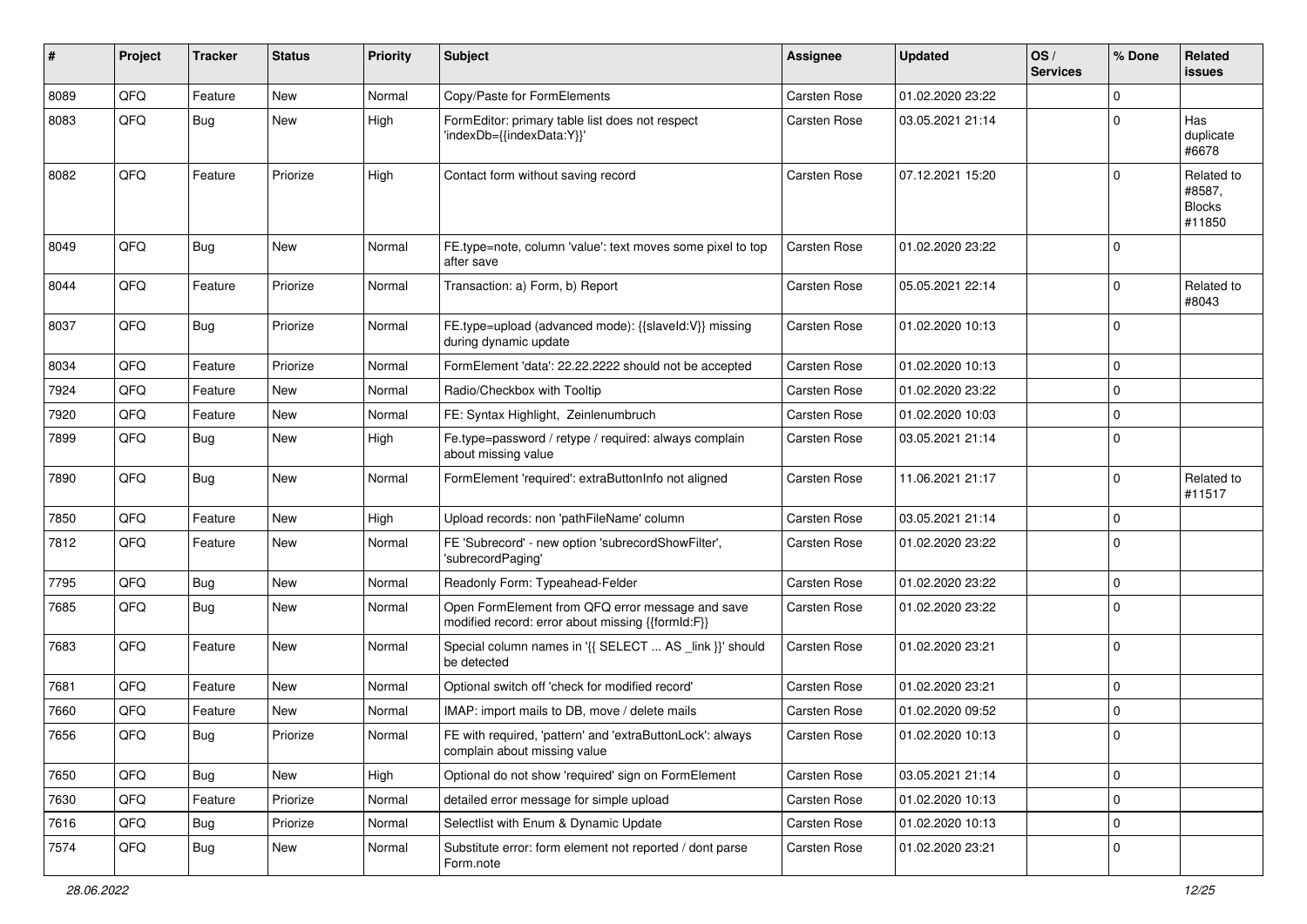| #    | Project | <b>Tracker</b> | <b>Status</b>     | <b>Priority</b> | <b>Subject</b>                                                                 | Assignee     | <b>Updated</b>   | OS/<br><b>Services</b> | % Done      | Related<br><b>issues</b> |
|------|---------|----------------|-------------------|-----------------|--------------------------------------------------------------------------------|--------------|------------------|------------------------|-------------|--------------------------|
| 7547 | QFQ     | Bug            | <b>New</b>        | Normal          | Error Message in afterSave: wrong parameter column<br>reported                 | Carsten Rose | 01.02.2020 23:22 |                        | $\Omega$    |                          |
| 7524 | QFQ     | Bug            | <b>New</b>        | Normal          | QFQ throws a 'General Error' if 'fileadmin/protected/log/' is<br>not writeable | Carsten Rose | 01.02.2020 23:22 |                        | $\Omega$    |                          |
| 7522 | QFQ     | Feature        | Priorize          | Normal          | Inserting default index.html to folder (Avoid Apache<br>Indexing)              | Carsten Rose | 01.02.2020 10:13 |                        | $\Omega$    |                          |
| 7521 | QFQ     | Feature        | <b>New</b>        | Normal          | TemplateGroup: fe.type=upload                                                  | Carsten Rose | 01.02.2020 23:21 |                        | $\Omega$    | Related to<br>#9706      |
| 7520 | QFQ     | Feature        | <b>New</b>        | Normal          | QR Code:  AS _qr ( AS _link)                                                   | Carsten Rose | 01.02.2020 23:22 |                        | $\Omega$    |                          |
| 7519 | QFQ     | Feature        | <b>New</b>        | Normal          | Select: Multi                                                                  | Carsten Rose | 01.02.2020 23:22 |                        | $\mathbf 0$ |                          |
| 7513 | QFQ     | Bug            | <b>New</b>        | Normal          | Radios not correct aligned                                                     | Carsten Rose | 01.02.2020 23:22 |                        | $\Omega$    |                          |
| 7512 | QFQ     | Bug            | <b>New</b>        | Normal          | FE: inputType=number >> 'pattern' is not respected                             | Carsten Rose | 01.02.2020 23:22 |                        | $\Omega$    |                          |
| 7481 | QFQ     | Feature        | <b>New</b>        | Normal          | Detect 'BaseUrl' automatically                                                 | Carsten Rose | 01.02.2020 23:21 |                        | $\Omega$    |                          |
| 7480 | QFQ     | Feature        | <b>New</b>        | Normal          | Record History (Undo / Redo)                                                   | Carsten Rose | 11.12.2019 16:16 |                        | $\Omega$    | Related to<br>#2361      |
| 7456 | QFQ     | Bug            | Some day<br>maybe | Low             | Todos in Code: solve or make ticket                                            | Carsten Rose | 16.09.2021 15:10 |                        | $\Omega$    |                          |
| 7453 | QFQ     | Feature        | Some day<br>maybe | Normal          | import / export forms QFQ                                                      | Carsten Rose | 16.09.2021 15:10 |                        | $\Omega$    |                          |
| 7452 | QFQ     | Feature        | Some day<br>maybe | Normal          | automate deployment new QFQ version                                            | Carsten Rose | 16.09.2021 15:10 |                        | $\Omega$    |                          |
| 7342 | QFQ     | Feature        | <b>New</b>        | Normal          | add content = hide_this                                                        | Carsten Rose | 01.02.2020 23:21 |                        | $\Omega$    |                          |
| 7336 | QFQ     | Feature        | Some day<br>maybe | Normal          | PDF Upload: disallow PDFs with specific Meta information                       | Carsten Rose | 11.12.2019 16:01 |                        | $\Omega$    |                          |
| 7290 | QFQ     | Feature        | Priorize          | Normal          | FormEditor: title as textarea if LEN(title)>60                                 | Carsten Rose | 01.02.2020 10:13 |                        | $\Omega$    | Blocked by<br>#7682      |
| 7280 | QFQ     | Feature        | <b>New</b>        | Normal          | recently used table                                                            | Carsten Rose | 01.02.2020 23:21 |                        | $\Omega$    |                          |
| 7261 | QFQ     | Bug            | <b>New</b>        | Normal          | Report pathFilename for user without path, only the filename                   | Carsten Rose | 01.02.2020 23:21 |                        | $\mathbf 0$ |                          |
| 7239 | QFQ     | Feature        | <b>New</b>        | Normal          | TinyMCE: html tag whitelist                                                    | Carsten Rose | 01.02.2020 23:21 |                        | $\Omega$    | Related to<br>#14320     |
| 7219 | QFQ     | <b>Bug</b>     | <b>New</b>        | Normal          | typeSheadSql / typeAheadSqlPrefetch: change to curly<br>braces                 | Carsten Rose | 01.02.2020 23:21 |                        | $\Omega$    |                          |
| 7217 | QFQ     | Feature        | Priorize          | Normal          | Download: notice User if `_sip=?` is missing                                   | Carsten Rose | 01.02.2020 10:13 |                        | $\Omega$    |                          |
| 7175 | QFQ     | Feature        | New               | Normal          | Upload: md5 hash as filename                                                   | Carsten Rose | 01.02.2020 23:21 |                        | $\mathbf 0$ |                          |
| 7119 | QFQ     | Feature        | <b>New</b>        | Normal          | Upload: scaleDownWidth, scaleDownHeight                                        | Carsten Rose | 01.02.2020 23:21 |                        | $\Omega$    |                          |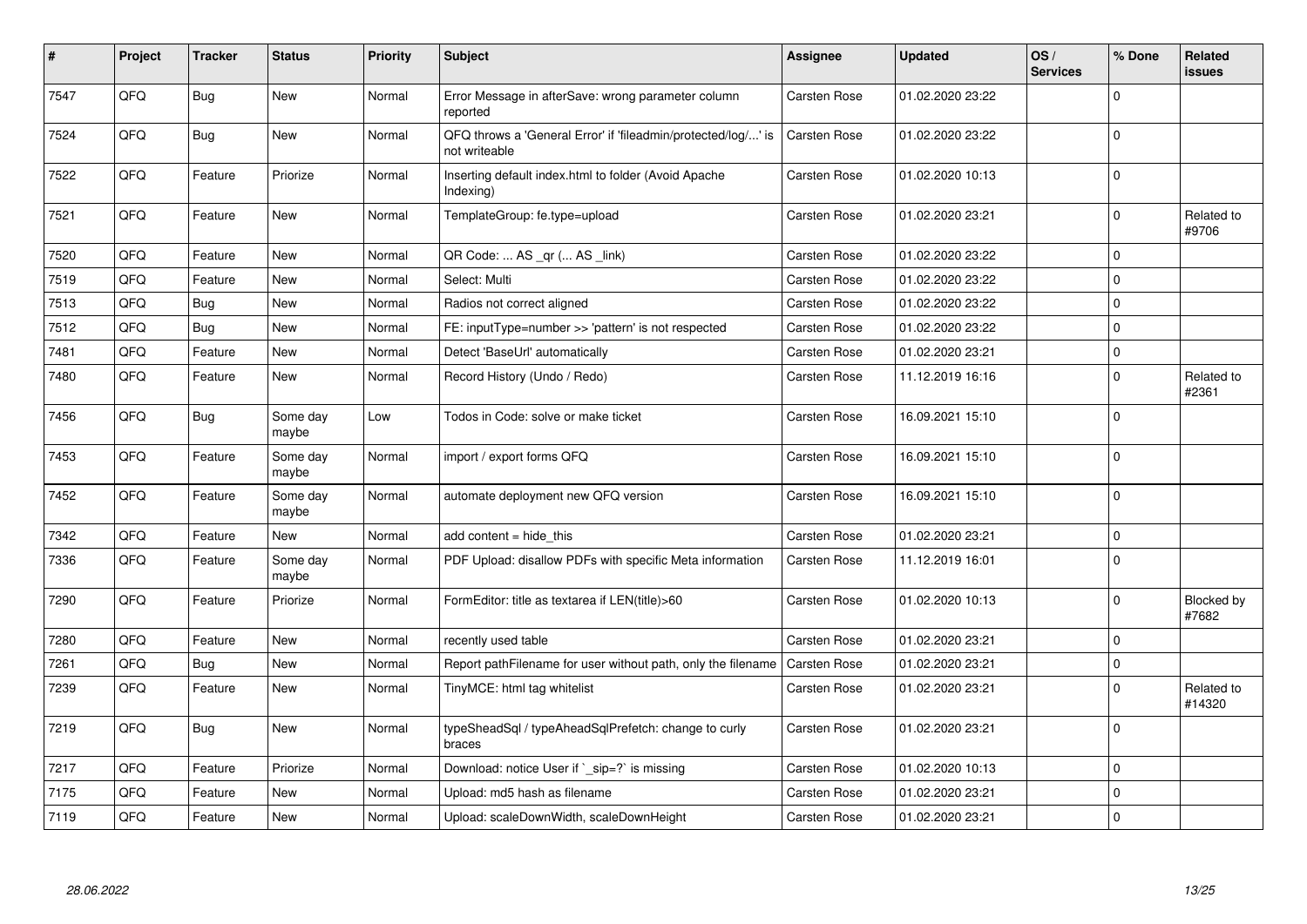| #    | <b>Project</b> | <b>Tracker</b> | <b>Status</b>     | <b>Priority</b> | <b>Subject</b>                                                                                                             | Assignee            | <b>Updated</b>   | OS/<br><b>Services</b> | % Done      | Related<br><b>issues</b>                    |
|------|----------------|----------------|-------------------|-----------------|----------------------------------------------------------------------------------------------------------------------------|---------------------|------------------|------------------------|-------------|---------------------------------------------|
| 7109 | QFQ            | Feature        | <b>New</b>        | Normal          | Dynamic Updates: row/element hide                                                                                          | Carsten Rose        | 01.02.2020 23:22 |                        | $\Omega$    | Has<br>duplicate<br>#4081                   |
| 7107 | QFQ            | Feature        | Some day<br>maybe | Normal          | Showcase Registration Tool: Anmeldung / Administration :<br>Liste Anmeldungen / Emaileinaldung                             | Carsten Rose        | 11.12.2019 16:01 |                        | $\Omega$    |                                             |
| 7102 | QFQ            | Feature        | New               | Normal          | Comment sign in report: '#' and '--'                                                                                       | Carsten Rose        | 01.02.2020 23:21 |                        | $\Omega$    |                                             |
| 7099 | QFQ            | Feature        | New               | Normal          | Redesign FormEditor                                                                                                        | Carsten Rose        | 01.02.2020 23:21 |                        | $\Omega$    |                                             |
| 7014 | QFQ            | Bug            | New               | Normal          | Sending invalid emails succeeds when<br>debug.redirectAllMailTo is set                                                     | Carsten Rose        | 01.02.2020 23:21 |                        | $\Omega$    |                                             |
| 7002 | QFQ            | <b>Bug</b>     | New               | Normal          | Dynamic Update: row does not disappear / appear                                                                            | Carsten Rose        | 01.02.2020 23:22 |                        | $\Omega$    |                                             |
| 6998 | QFQ            | Feature        | Priorize          | Normal          | Form: with debug=on show column information as tooltip of<br>column label                                                  | Carsten Rose        | 01.02.2020 10:13 |                        | $\Omega$    |                                             |
| 6912 | QFQ            | <b>Bug</b>     | New               | Normal          | error Message Var 'deadline' already set in SIP - in Form<br>with FE.value={{deadline:R:::{{deadlinePeriod:Y}}}}           | Carsten Rose        | 01.02.2020 23:21 |                        | $\Omega$    |                                             |
| 6855 | QFQ            | Feature        | <b>New</b>        | Normal          | With {{feUser:U}}!={{feUser:T}}: Save / Delete: only possible<br>with {{feUserSave:U}}='yes' and '{{feUserDelete:U}}='yes' | Carsten Rose        | 01.02.2020 23:21 |                        | $\Omega$    |                                             |
| 6765 | QFQ            | Feature        | New               | Normal          | Moeglichkeit via QFQ eigene Logs zu schreiben                                                                              | Carsten Rose        | 01.02.2020 23:21 |                        | $\Omega$    |                                             |
| 6723 | QFQ            | Feature        | New               | Normal          | Report QFQ Installation and Version                                                                                        | Carsten Rose        | 12.06.2021 09:07 |                        | $\mathbf 0$ |                                             |
| 6715 | QFQ            | Feature        | Some day<br>maybe | Normal          | Code-Refactoring: dbArray vereinheitlichen                                                                                 | Carsten Rose        | 11.12.2019 16:02 |                        | $\mathbf 0$ |                                             |
| 6677 | QFQ            | <b>Bug</b>     | New               | Normal          | Error message FE Action Element: no/wrong FE reference<br>who cause the problem.                                           | Carsten Rose        | 01.02.2020 23:21 |                        | $\Omega$    |                                             |
| 6602 | QFQ            | Feature        | <b>New</b>        | Normal          | Formlet: in Report auf Mausklick ein mini-form oeffnen                                                                     | Carsten Rose        | 11.12.2019 16:16 |                        | $\Omega$    |                                             |
| 6594 | QFQ            | Feature        | <b>New</b>        | Normal          | Excel: on download, check if there is a valid sip                                                                          | Carsten Rose        | 01.02.2020 23:21 |                        | $\Omega$    |                                             |
| 6574 | QFQ            | Bug            | Priorize          | Normal          | qfq.log: Fehlermeldung wurde angezeigt, aber nicht geloggt                                                                 | Carsten Rose        | 01.02.2020 10:13 |                        | $\Omega$    |                                             |
| 6483 | QFQ            | <b>Bug</b>     | New               | Normal          | R Store funktioniert nicht bei 'Report Notation' im FE                                                                     | Carsten Rose        | 01.02.2020 23:21 |                        | $\Omega$    |                                             |
| 6462 | QFQ            | <b>Bug</b>     | New               | Normal          | File Upload: Nutzlose Fehlermeldung wenn Datei zu gross                                                                    | Carsten Rose        | 01.02.2020 23:21 |                        | $\Omega$    | Related to<br>#6139                         |
| 6437 | QFQ            | Feature        | New               | Normal          | Neuer Mode Button bei FormElementen                                                                                        | Carsten Rose        | 01.02.2020 23:21 |                        | $\Omega$    | Related to<br>#9668.<br>Blocked by<br>#9678 |
| 6292 | QFQ            | Feature        | <b>New</b>        | Normal          | Download: File speichern mit Hash aber original Filename in<br>der Datenbank vermerken fuer Downloads                      | <b>Carsten Rose</b> | 01.02.2020 23:21 |                        | $\Omega$    |                                             |
| 6289 | QFQ            | Feature        | New               | Normal          | Form: Log                                                                                                                  | Carsten Rose        | 01.02.2020 23:21 |                        | $\mathbf 0$ |                                             |
| 6261 | QFQ            | Feature        | <b>New</b>        | Normal          | Persistent SIP                                                                                                             | Carsten Rose        | 12.06.2021 09:07 |                        | $\Omega$    | Related to<br>#10819                        |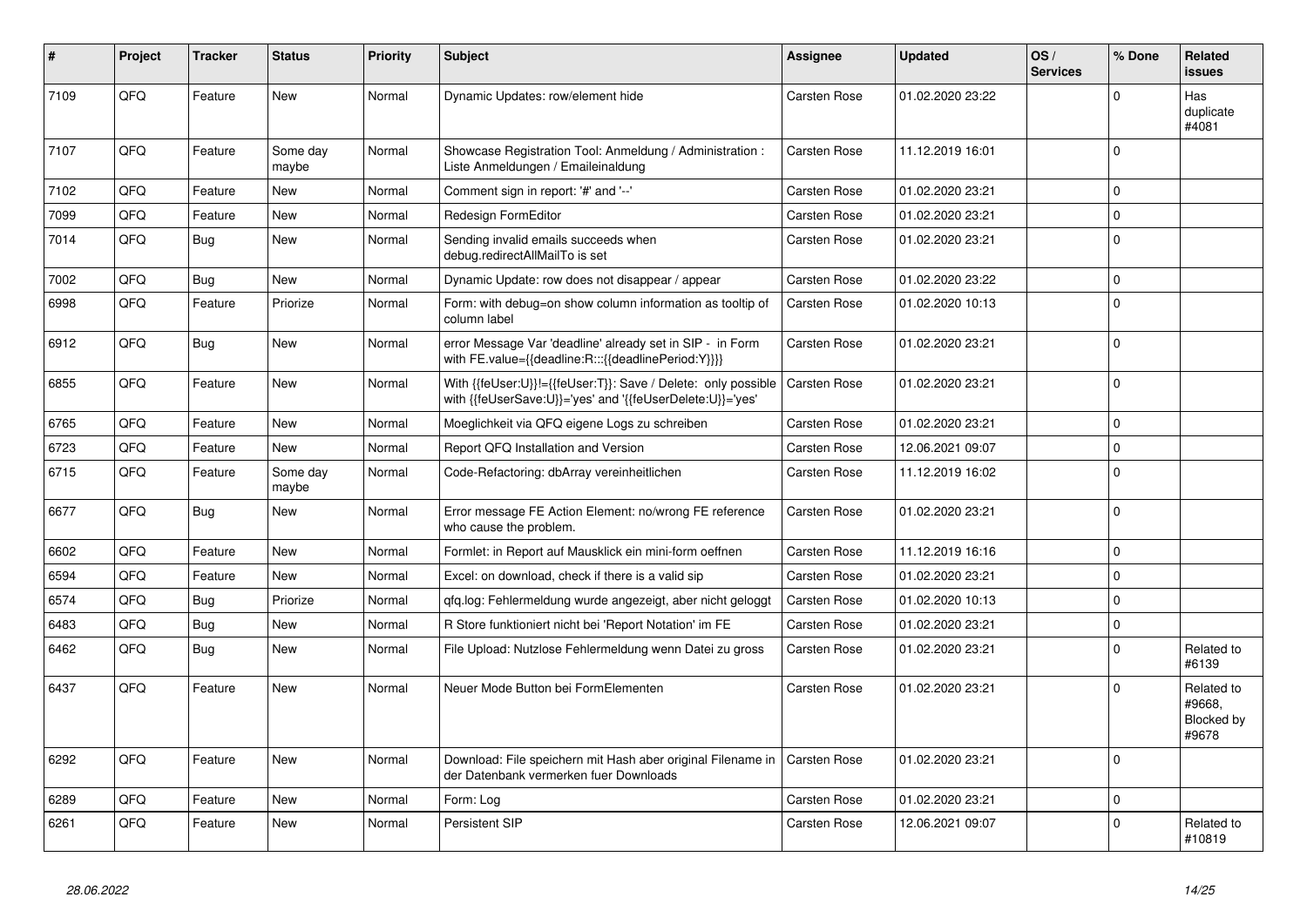| #    | Project | <b>Tracker</b> | <b>Status</b>     | <b>Priority</b> | <b>Subject</b>                                                             | <b>Assignee</b>     | <b>Updated</b>   | OS/<br><b>Services</b> | % Done      | Related<br><b>issues</b>                    |
|------|---------|----------------|-------------------|-----------------|----------------------------------------------------------------------------|---------------------|------------------|------------------------|-------------|---------------------------------------------|
| 6250 | QFQ     | Feature        | In Progress       | Normal          | Enhance layout: a) Subrecord, b) Subrecord-Title                           | Carsten Rose        | 01.02.2020 23:22 |                        | $\Omega$    | Related to<br>#5391                         |
| 6116 | QFQ     | <b>Bug</b>     | Priorize          | High            | value of checkbox not saved                                                | Carsten Rose        | 07.12.2021 17:19 |                        | $\mathbf 0$ |                                             |
| 5991 | QFQ     | <b>Bug</b>     | Some day<br>maybe | Normal          | URLs with ' ' or long parameter are problematic                            | Carsten Rose        | 01.02.2020 23:19 |                        | 0           |                                             |
| 5983 | QFQ     | Feature        | Some day<br>maybe | Normal          | Form Submit (save & update): normalize date/-time FE                       | Carsten Rose        | 01.02.2020 23:19 |                        | $\mathbf 0$ |                                             |
| 5942 | QFQ     | Feature        | Priorize          | Normal          | 'L' and 'type': append to links, generate via '_link' by using<br>'u:' .   | Carsten Rose        | 01.02.2020 10:13 |                        | $\Omega$    |                                             |
| 5894 | QFQ     | Feature        | Feedback          | Normal          | Typeahead in Report: show/hide rows dynamically                            | <b>Carsten Rose</b> | 18.02.2022 08:50 |                        | $\Omega$    | Related to<br>#5893,<br>Related to<br>#5885 |
| 5852 | QFQ     | Feature        | Some day<br>maybe | Normal          | Logging: mail.log / sql.log - im FE anzeigen und via AJAX<br>aktualisieren | Carsten Rose        | 01.02.2020 23:19 |                        | $\mathbf 0$ | Related to<br>#5885                         |
| 5782 | QFQ     | Feature        | New               | Normal          | NextCloud API                                                              | Carsten Rose        | 01.02.2020 10:02 |                        | $\Omega$    |                                             |
| 5768 | QFQ     | Bug            | Some day<br>maybe | Normal          | '{{pageLanguage:T}}' missing if QFQ is called via api                      | Carsten Rose        | 01.02.2020 23:19 |                        | 0           |                                             |
| 5715 | QFQ     | Feature        | New               | High            | PDF Caching                                                                | Carsten Rose        | 03.05.2021 21:14 |                        | $\Omega$    | Related to<br>#5851,<br>Related to<br>#6357 |
| 5706 | QFQ     | Bug            | Some day<br>maybe | Normal          | upload: fileDestination needs to be sanatized                              | <b>Carsten Rose</b> | 01.02.2020 23:19 |                        | $\mathbf 0$ |                                             |
| 5695 | QFQ     | Feature        | In Progress       | Normal          | Multiform                                                                  | Carsten Rose        | 02.01.2021 18:38 |                        | 0           |                                             |
| 5665 | QFQ     | Feature        | Some day<br>maybe | Normal          | Versuch das '{{!' nicht mehr noetig ist.                                   | Carsten Rose        | 01.02.2020 23:20 |                        | $\Omega$    | Related to<br>#7432,<br>Related to<br>#7434 |
| 5579 | QFQ     | Feature        | Some day<br>maybe | Normal          | Enhance Doc / Presentation: variable type 'link column type'               | Carsten Rose        | 01.02.2020 23:19 |                        | $\Omega$    |                                             |
| 5576 | QFQ     | <b>Bug</b>     | <b>New</b>        | Normal          | Using MySQL 'DROP' requires privilege - wich is not really<br>necessary.   | Carsten Rose        | 01.02.2020 23:21 |                        | 0           |                                             |
| 5559 | QFG     | <b>Bug</b>     | New               | Normal          | FE.type = Upload: 'accept' might contain variables                         | Carsten Rose        | 11.05.2020 21:23 |                        | $\pmb{0}$   |                                             |
| 5557 | QFQ     | <b>Bug</b>     | Some day<br>maybe | Normal          | Form load: STORE_RECORD filled, but should be empty                        | Carsten Rose        | 01.02.2020 23:19 |                        | $\mathbf 0$ |                                             |
| 5548 | QFO     | Feature        | Some day<br>maybe | Normal          | 801 Textfiles/Scriptfiles als Thumbnail                                    | Carsten Rose        | 07.03.2022 16:26 |                        | $\mathbf 0$ |                                             |
| 5480 | QFO     | Feature        | Some day<br>maybe | Normal          | QFQ: Dokumentation mit Screenshots versehen                                | Carsten Rose        | 01.02.2020 23:20 |                        | $\mathbf 0$ | Related to<br>#9879                         |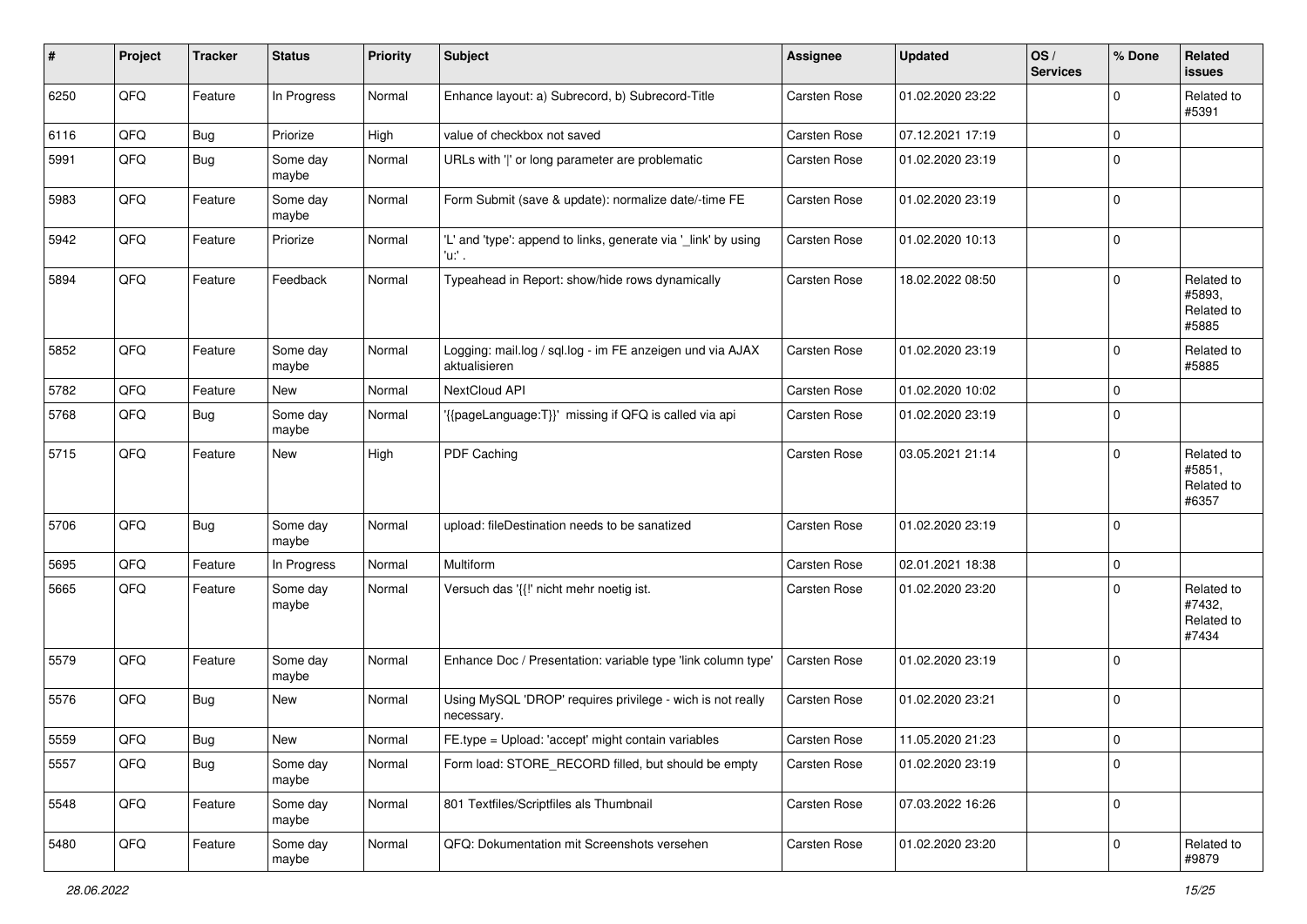| $\sharp$ | Project | <b>Tracker</b> | <b>Status</b>     | <b>Priority</b> | <b>Subject</b>                                                                                                       | <b>Assignee</b> | <b>Updated</b>   | OS/<br><b>Services</b> | % Done      | Related<br><b>issues</b>                       |
|----------|---------|----------------|-------------------|-----------------|----------------------------------------------------------------------------------------------------------------------|-----------------|------------------|------------------------|-------------|------------------------------------------------|
| 5459     | QFQ     | Bug            | New               | High            | Multi DB: spread system tables between 'QFQ' and<br>'Data'-DB                                                        | Carsten Rose    | 03.05.2021 21:14 |                        | $\mathbf 0$ | Related to<br>#4720                            |
| 5428     | QFQ     | Feature        | Some day<br>maybe | Normal          | secure thumbnail: late render on access.                                                                             | Carsten Rose    | 01.02.2020 23:20 |                        | $\mathbf 0$ |                                                |
| 5345     | QFQ     | Feature        | New               | Normal          | Report: UPDATE / INSERT / DELETE statements should<br>trigger subqueries, depending on the result.                   | Carsten Rose    | 27.05.2020 16:11 |                        | $\mathbf 0$ |                                                |
| 5305     | QFQ     | Bug            | New               | Normal          | Upload FormElement: nicht disabled by readonly Form                                                                  | Carsten Rose    | 16.06.2021 13:43 |                        | $\mathbf 0$ | Related to<br>#9347,<br>Related to<br>#9834    |
| 5221     | QFQ     | Bug            | New               | High            | Download Dialog: Bleibt stehen in FF wenn Datei<br>automatisch gespeichert wird.                                     | Carsten Rose    | 03.05.2021 21:14 |                        | $\mathbf 0$ |                                                |
| 5132     | QFQ     | Feature        | Some day<br>maybe | Normal          | Error Message sendmail missing attachment: more details                                                              | Carsten Rose    | 01.02.2020 23:19 |                        | $\mathbf 0$ |                                                |
| 5131     | QFQ     | Feature        | New               | Normal          | Activate Spin Gear ('wait/busy' indicator) via LINK attribute                                                        | Carsten Rose    | 01.02.2020 23:21 |                        | $\pmb{0}$   |                                                |
| 5021     | QFQ     | <b>Bug</b>     | Some day<br>maybe | Normal          | FE.typ=extra - during save displays error 'datum2' already<br>filled in STORE_SIP - the value is stored nevertheless | Carsten Rose    | 01.02.2020 23:19 |                        | $\mathbf 0$ | Related to<br>#3875                            |
| 4956     | QFQ     | Feature        | Some day<br>maybe | Normal          | Sendmail: Benutzerdefinierte Headers                                                                                 | Carsten Rose    | 11.12.2019 16:02 |                        | $\mathbf 0$ |                                                |
| 4872     | QFQ     | Feature        | Some day<br>maybe | Normal          | Fields of Typo3 page available in STORE_TYPO3                                                                        | Carsten Rose    | 01.02.2020 23:19 |                        | $\mathbf 0$ |                                                |
| 4869     | QFQ     | Feature        | Some day<br>maybe | Normal          | Dynamic Update (show, hide, readonly?, required?) for<br><b>Template Group Elements</b>                              | Carsten Rose    | 01.02.2020 23:19 |                        | $\mathbf 0$ | Related to<br>#4865                            |
| 4839     | QFQ     | Feature        | Some day<br>maybe | Normal          | qfq-handle in <head> Abschnitt</head>                                                                                | Carsten Rose    | 11.12.2019 16:02 |                        | $\mathbf 0$ |                                                |
| 4771     | QFQ     | Bug            | Some day<br>maybe | Normal          | qfq: select-down-values empty after save (edit-form for<br>program administrators)                                   | Carsten Rose    | 01.02.2020 23:20 |                        | $\mathbf 0$ | Related to<br>#4549, Has<br>duplicate<br>#4282 |
| 4757     | QFQ     | Feature        | Some day<br>maybe | Normal          | Test subrecord: download links ok? Links ok?                                                                         | Carsten Rose    | 01.02.2020 23:20 |                        | $\mathbf 0$ |                                                |
| 4756     | QFQ     | Bug            | New               | Normal          | Form dirty even nothing changes                                                                                      | Carsten Rose    | 11.12.2019 16:16 |                        | $\mathbf 0$ |                                                |
| 4659     | QFQ     | Bug            | Some day<br>maybe | Normal          | infoButtonExtra                                                                                                      | Carsten Rose    | 01.02.2020 23:20 |                        | $\mathbf 0$ |                                                |
| 4652     | QFQ     | Feature        | Some day<br>maybe | Normal          | UZH CD: Weiterleitung auf benutzerdefinierte 403/404 Seite                                                           | Carsten Rose    | 01.02.2020 23:20 |                        | $\mathbf 0$ |                                                |
| 4651     | QFO     | <b>Bug</b>     | Some day<br>maybe | Normal          | "Loading document" Modal wird angezeigt bei uzhcd type=2<br>Ansicht                                                  | Carsten Rose    | 01.02.2020 23:20 |                        | $\mathbf 0$ |                                                |
| 4650     | QFQ     | Feature        | Some day<br>maybe | Normal          | Convert html to doc/rtf                                                                                              | Carsten Rose    | 01.02.2020 23:20 |                        | $\mathbf 0$ | Related to<br>#10704                           |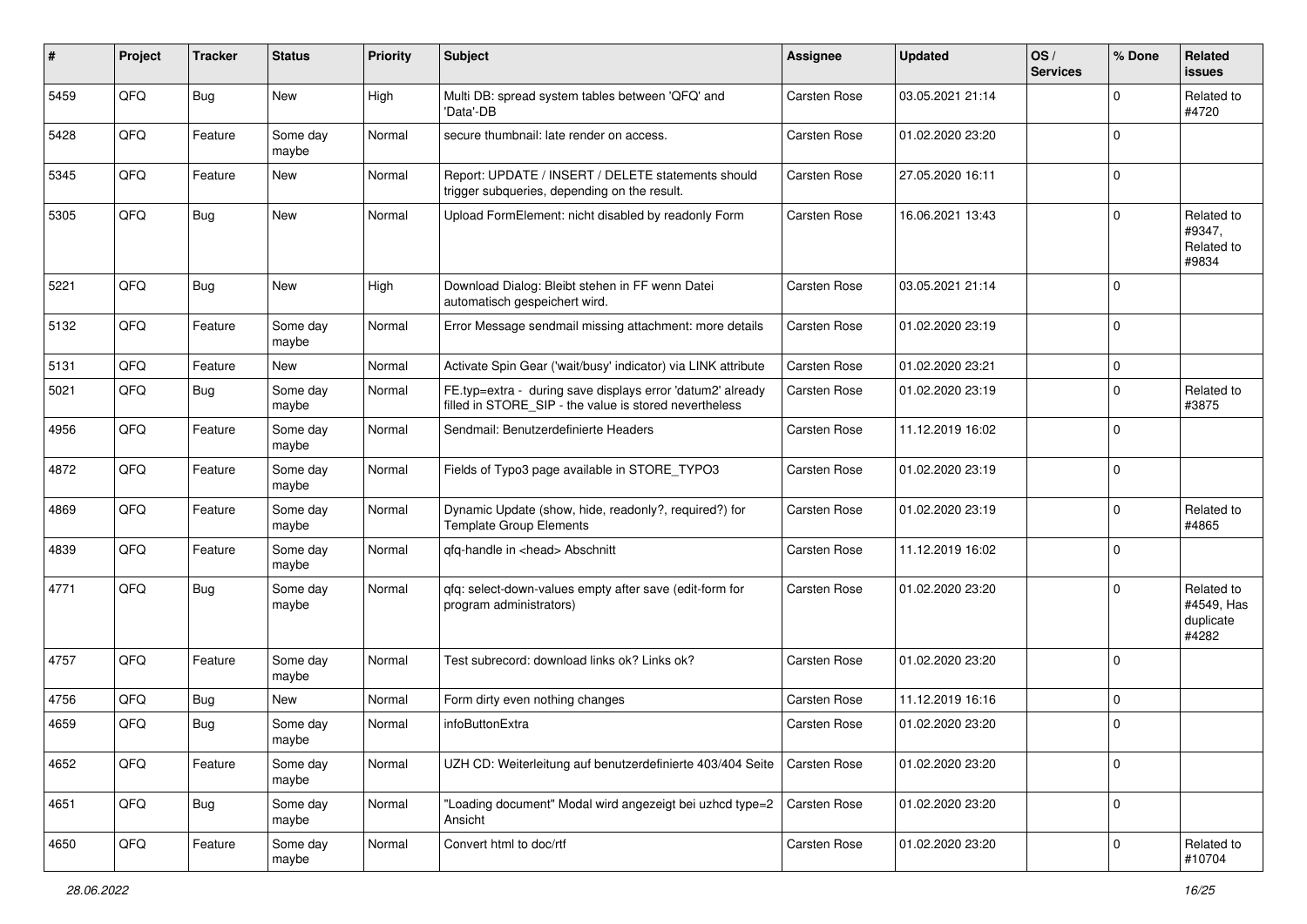| ∦    | Project | <b>Tracker</b> | <b>Status</b>     | <b>Priority</b> | <b>Subject</b>                                                                                                          | Assignee            | <b>Updated</b>   | OS/<br><b>Services</b> | % Done      | <b>Related</b><br><b>issues</b>             |
|------|---------|----------------|-------------------|-----------------|-------------------------------------------------------------------------------------------------------------------------|---------------------|------------------|------------------------|-------------|---------------------------------------------|
| 4606 | QFQ     | Feature        | Some day<br>maybe | Normal          | link: qualifier to render bootstrap button                                                                              | Carsten Rose        | 01.02.2020 23:19 |                        | $\mathbf 0$ |                                             |
| 4583 | QFQ     | <b>Bug</b>     | Some day<br>maybe | Normal          | Dynamic Update bei TypeAhead Feldern                                                                                    | Carsten Rose        | 01.02.2020 23:19 |                        | $\mathsf 0$ |                                             |
| 4549 | QFQ     | <b>Bug</b>     | Some day<br>maybe | Normal          | TemplateGroups: FE.type SELECT loose selected value<br>after save                                                       | Carsten Rose        | 01.02.2020 23:20 |                        | $\mathbf 0$ | Related to<br>#4548.<br>Related to<br>#4771 |
| 4528 | QFQ     | <b>Bug</b>     | Some day<br>maybe | Normal          | extraButtonLock mit SQLAhead Bug                                                                                        | <b>Carsten Rose</b> | 01.02.2020 23:19 |                        | $\mathbf 0$ |                                             |
| 4413 | QFQ     | Feature        | <b>New</b>        | Normal          | fieldset: show/hidden, modeSql, dynamicUpdate                                                                           | <b>Carsten Rose</b> | 09.02.2022 15:19 |                        | $\mathbf 0$ |                                             |
| 4365 | QFQ     | Feature        | Some day<br>maybe | Normal          | Multi Language: new way of config                                                                                       | <b>Carsten Rose</b> | 01.02.2020 23:20 |                        | $\mathbf 0$ |                                             |
| 4349 | QFQ     | Feature        | Some day<br>maybe | Normal          | link download: downloaded external URL to<br>deliver/concatenate - check mimetipe and handle it correctly               | Carsten Rose        | 11.12.2019 16:02 |                        | $\mathsf 0$ |                                             |
| 4343 | QFQ     | Feature        | Some day<br>maybe | Normal          | Link: Classifier to add 'attributes'                                                                                    | Carsten Rose        | 01.02.2020 23:20 |                        | $\pmb{0}$   | Related to<br>#14077                        |
| 4330 | QFQ     | Feature        | Some day<br>maybe | Normal          | Error Message: report missing {{ / }} in sqlUpdate, sqlInsert,<br>sqlDelete, sqlAfter, sqlBefore in FE action elements. | Carsten Rose        | 01.02.2020 23:20 |                        | $\mathbf 0$ |                                             |
| 4328 | QFQ     | Bug            | Some day<br>maybe | Normal          | Error Message: Show FE name/number on problems in FE                                                                    | Carsten Rose        | 01.02.2020 23:20 |                        | $\pmb{0}$   |                                             |
| 4293 | QFQ     | <b>Bug</b>     | Some day<br>maybe | Normal          | Download broken if token 'd:' is missing - but no error<br>message                                                      | <b>Carsten Rose</b> | 11.12.2019 16:03 |                        | $\mathsf 0$ | Related to<br>#7514                         |
| 4279 | QFQ     | <b>Bug</b>     | Some day<br>maybe | High            | config.linkVars lost                                                                                                    | Carsten Rose        | 03.05.2021 21:14 |                        | $\mathbf 0$ |                                             |
| 4259 | QFQ     | Feature        | Some day<br>maybe | Normal          | Instant trigger a cron job                                                                                              | <b>Carsten Rose</b> | 11.12.2019 16:03 |                        | $\mathbf 0$ |                                             |
| 4258 | QFQ     | Feature        | Some day<br>maybe | High            | System Defaults: Forms                                                                                                  | Carsten Rose        | 03.05.2021 21:14 |                        | $\mathsf 0$ |                                             |
| 4250 | QFQ     | Feature        | <b>New</b>        | Normal          | AutoCron in QFQ via PHP                                                                                                 | Carsten Rose        | 01.02.2020 23:21 |                        | $\mathbf 0$ | Related to<br>#3292,<br>Related to<br>#3291 |
| 4197 | QFQ     | Feature        | Some day<br>maybe | Normal          | Unit Test fuer JSON Stream von QuickFormQuery.php ><br>doForm()                                                         | Carsten Rose        | 11.12.2019 16:03 |                        | $\mathbf 0$ |                                             |
| 4092 | QFQ     | <b>Bug</b>     | Some day<br>maybe | Normal          | 1) Logging verbessern wann welches FE warum<br>ausgefuehrt wird, 2) Documentation: Best Practice Template<br>Group      | Carsten Rose        | 01.02.2020 23:19 |                        | $\Omega$    | Related to<br>#3504                         |
| 4082 | QFQ     | Feature        | <b>New</b>        | Normal          | Dynamic Update: modeSql - useful default                                                                                | Carsten Rose        | 01.02.2020 23:22 |                        | $\mathbf 0$ |                                             |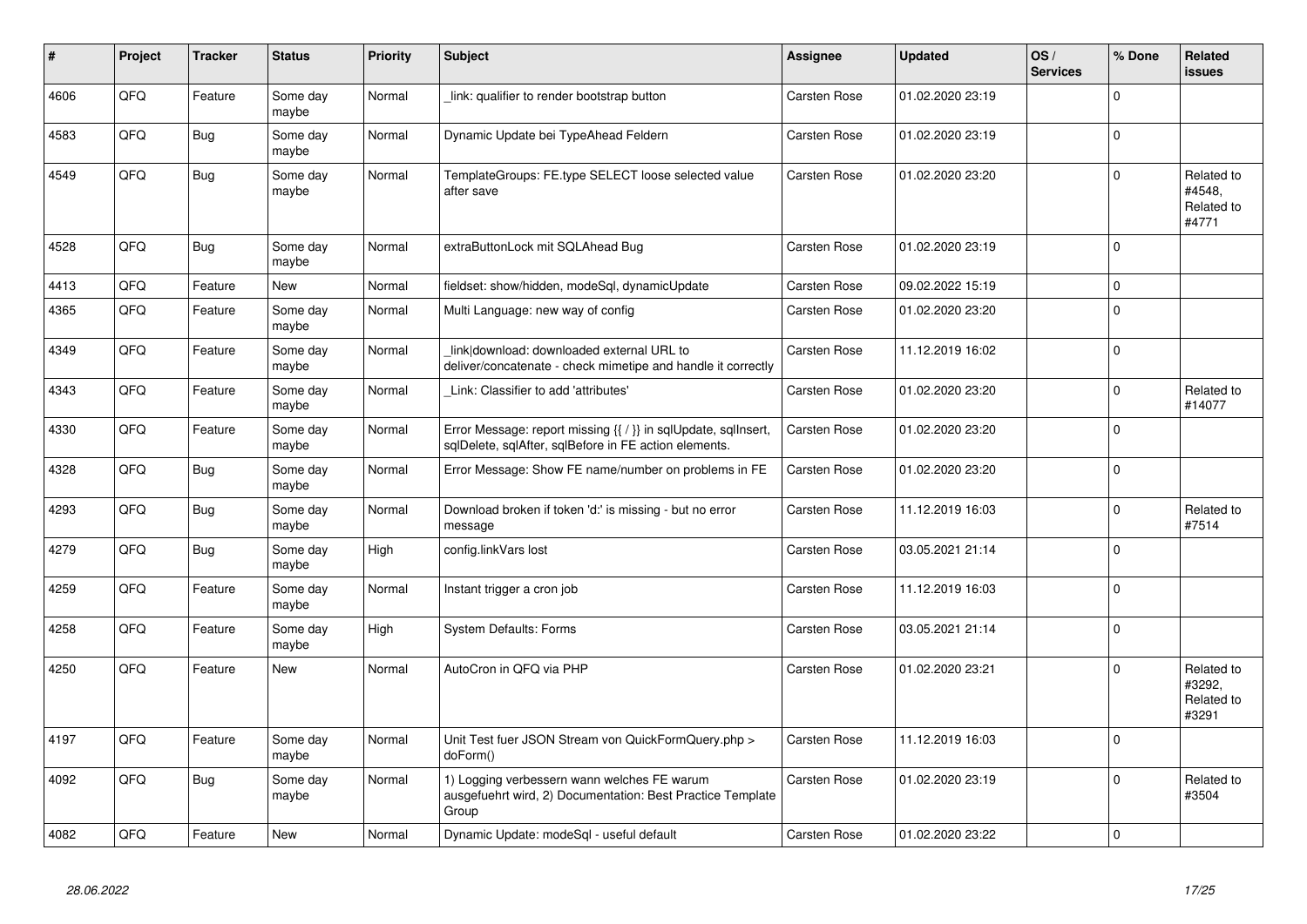| $\#$ | Project | <b>Tracker</b> | <b>Status</b>     | <b>Priority</b> | <b>Subject</b>                                                                                                                      | <b>Assignee</b> | <b>Updated</b>   | OS/<br><b>Services</b> | % Done      | Related<br><b>issues</b>                    |
|------|---------|----------------|-------------------|-----------------|-------------------------------------------------------------------------------------------------------------------------------------|-----------------|------------------|------------------------|-------------|---------------------------------------------|
| 4050 | QFQ     | Feature        | <b>New</b>        | Normal          | sql.log: 1) FormElement ID which causes a specific action,<br>2) Result in the same row.                                            | Carsten Rose    | 15.04.2020 11:35 |                        | $\Omega$    | Related to<br>#5458                         |
| 4026 | QFQ     | Feature        | Some day<br>maybe | Normal          | sglLog.sgl: log number of FE.id                                                                                                     | Carsten Rose    | 11.12.2019 16:03 |                        | $\mathbf 0$ | Related to<br>#5458                         |
| 4023 | QFQ     | Feature        | New               | Normal          | prepared statements - FE action: salveld, sqllnsert,<br>sqlUpdate, sqlDelete, sqlBefore, sqlAfter                                   | Carsten Rose    | 11.12.2019 16:15 |                        | $\Omega$    |                                             |
| 4018 | QFQ     | Feature        | Some day<br>maybe | Normal          | typeahead: solve problem with potential long query<br>parameter                                                                     | Carsten Rose    | 11.12.2019 16:03 |                        | $\Omega$    |                                             |
| 4008 | QFQ     | Bug            | Some day<br>maybe | Normal          | FormElemen.type=sendmail: wrong 'TO' if 'real<br>name <rea@mail.to>' is used</rea@mail.to>                                          | Carsten Rose    | 11.12.2019 16:03 |                        | $\Omega$    |                                             |
| 3991 | QFQ     | Feature        | Some day<br>maybe | Normal          | report: Columnname '_skipWrap' skips 'fbeg', 'fend'                                                                                 | Carsten Rose    | 11.12.2019 16:03 |                        | $\Omega$    |                                             |
| 3990 | QFQ     | Feature        | Some day<br>maybe | High            | custom class definition: add space automatically                                                                                    | Carsten Rose    | 03.05.2021 21:14 |                        | $\Omega$    |                                             |
| 3967 | QFQ     | Feature        | Some day<br>maybe | High            | Report: Checkbox, Radio, Dropdown, Input welches ohne<br>Submit funktioniert - 'Inline-Form'                                        | Carsten Rose    | 03.05.2021 21:14 |                        | $\mathbf 0$ |                                             |
| 3947 | QFQ     | Feature        | Some day<br>maybe | Normal          | Attack detectect: logout current user                                                                                               | Carsten Rose    | 11.12.2019 16:03 |                        | $\Omega$    | Related to<br>#5458,<br>Related to<br>#6299 |
| 3942 | QFQ     | Feature        | Some day<br>maybe | Normal          | Action Elemente: neu generierte IDs via FE weitergeben                                                                              | Carsten Rose    | 11.12.2019 16:03 |                        | $\Omega$    | Related to<br>#3941                         |
| 3941 | QFQ     | Feature        | Some day<br>maybe | Normal          | sqlAfter: es sollten mehrere moeglich sein                                                                                          | Carsten Rose    | 11.12.2019 16:03 |                        | $\Omega$    | Related to<br>#3942                         |
| 3905 | QFQ     | Feature        | Some day<br>maybe | Normal          | Documentation: Best Practice anhand eines Online<br>Bewerbungstools                                                                 | Carsten Rose    | 11.12.2019 16:03 |                        | $\Omega$    |                                             |
| 3900 | QFQ     | Feature        | Some day<br>maybe | Normal          | Extend documentation of 'Copy / Paste'                                                                                              | Carsten Rose    | 11.12.2019 16:03 |                        | $\Omega$    | Related to<br>#3899                         |
| 3895 | QFQ     | Bug            | Some day<br>maybe | Normal          | typeahead pedantic: on lehrkredit Idap webpass - if only one<br>person is in dropdown, such person can't be selected                | Carsten Rose    | 11.12.2019 16:03 |                        | $\Omega$    |                                             |
| 3882 | QFQ     | Bug            | Some day<br>maybe | Normal          | templateGroup: disable 'add' if limit is reached - funktioniert<br>nicht wenn bereits records existierten                           | Carsten Rose    | 11.12.2019 16:03 |                        | $\Omega$    |                                             |
| 3877 | QFQ     | Feature        | Some day<br>maybe | Normal          | FormEditor: die Felder die aktuell nicht gebraucht werden<br>nur auf readonly/disabled setzen (nicht ausblenden > das<br>irritiert. | Carsten Rose    | 11.12.2019 16:03 |                        | $\Omega$    |                                             |
| 3867 | QFQ     | Feature        | Priorize          | Normal          | Readonly Formular: Template Groups add/delete<br>ausbeldnen                                                                         | Carsten Rose    | 05.05.2021 22:12 |                        | $\mathbf 0$ |                                             |
| 3864 | QFQ     | Feature        | New               | Normal          | Encrypt / decrypt field                                                                                                             | Carsten Rose    | 08.03.2021 18:08 |                        | $\mathbf 0$ |                                             |
| 3848 | QFQ     | Feature        | Some day<br>maybe | High            | Antivirus check fuer Upload files in qfq?                                                                                           | Carsten Rose    | 03.05.2021 21:14 |                        | $\mathbf 0$ | Related to<br>#4131                         |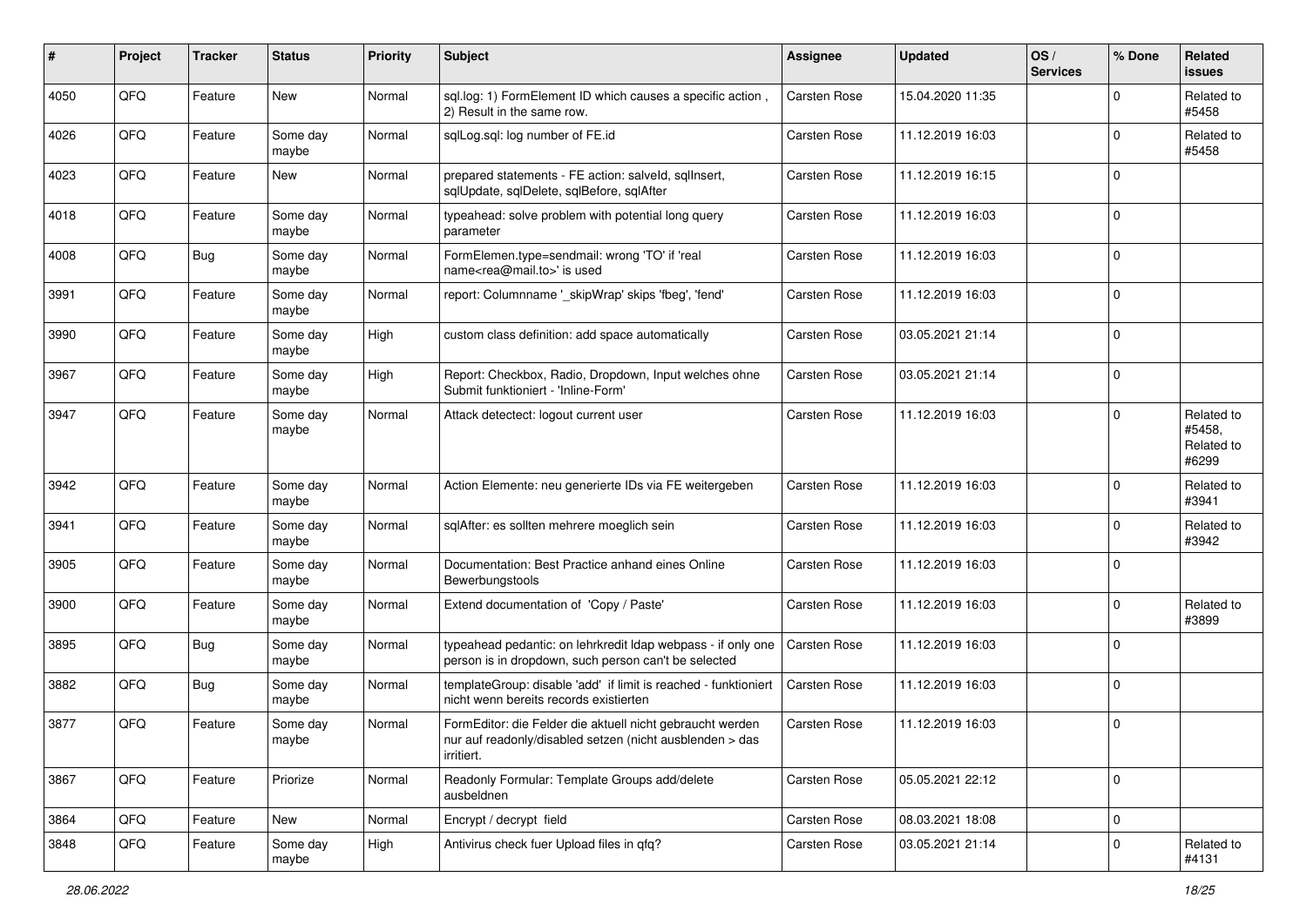| $\vert$ # | Project | <b>Tracker</b> | <b>Status</b>     | <b>Priority</b> | <b>Subject</b>                                                                                                                               | Assignee            | <b>Updated</b>   | OS/<br><b>Services</b> | % Done      | Related<br><b>issues</b>                    |
|-----------|---------|----------------|-------------------|-----------------|----------------------------------------------------------------------------------------------------------------------------------------------|---------------------|------------------|------------------------|-------------|---------------------------------------------|
| 3811      | QFQ     | <b>Bug</b>     | Some day<br>maybe | Normal          | Dynamic Update: extraButtonInfo - Text aktualisieren                                                                                         | Carsten Rose        | 11.12.2019 16:03 |                        | $\Omega$    | Related to<br>#11517                        |
| 3782      | QFQ     | Bug            | Priorize          | Normal          | Bei fehlerhafter Eingabe (z.B. Datum) sollte das erwartete<br>Format angezeigt werden                                                        | Carsten Rose        | 01.02.2020 10:13 |                        | $\Omega$    |                                             |
| 3750      | QFQ     | Bug            | Some day<br>maybe | Normal          | FE in a row: if one violates check, all are red                                                                                              | Carsten Rose        | 11.12.2019 16:03 |                        | $\Omega$    |                                             |
| 3727      | QFQ     | Feature        | <b>New</b>        | High            | Security: Session Hijacking erschweren                                                                                                       | <b>Carsten Rose</b> | 03.05.2021 21:14 |                        | $\mathbf 0$ |                                             |
| 3708      | QFQ     | Feature        | Some day<br>maybe | Normal          | Form: input - 'specialchars', 'none'  gewisse tags<br>erlauben, andere verbieten                                                             | Carsten Rose        | 11.12.2019 16:02 |                        | $\Omega$    | Related to<br>#14320                        |
| 3682      | QFQ     | <b>Bug</b>     | Some day<br>maybe | Normal          | Dynamic update: Radio buttons                                                                                                                | Carsten Rose        | 11.12.2019 16:02 |                        | $\Omega$    |                                             |
| 3677      | QFQ     | Feature        | Some day<br>maybe | Normal          | wkhtmltopdf: FE User access prohibited, if client IP changes<br>\$TYPO3_CONF_VARS[FE][lockIP]                                                | Carsten Rose        | 11.12.2019 16:02 |                        | $\Omega$    |                                             |
| 3666      | QFQ     | Feature        | Some day<br>maybe | Normal          | a) Performance Messung: mysql_real_escape_string() im<br>Vergleich zu str_replace(), b) doppeltes Aufrufen von<br>mysql real escape string() | Carsten Rose        | 11.12.2019 16:02 |                        | $\Omega$    |                                             |
| 3588      | QFQ     | <b>Bug</b>     | Some day<br>maybe | Normal          | templateGroup: versteckte Elemente werden weiterhin<br>gespeichert.                                                                          | Carsten Rose        | 11.12.2019 16:02 |                        | $\Omega$    |                                             |
| 3570      | QFQ     | Bug            | Some day<br>maybe | High            | Formular mit prmitnew permitEdit=Always wird nicht<br>aufgerufen (ist leer)                                                                  | Carsten Rose        | 03.05.2021 21:14 |                        | $\Omega$    |                                             |
| 3547      | QFQ     | Bug            | New               | Normal          | FE of type 'note' causes writing of empty fields.                                                                                            | Carsten Rose        | 01.02.2020 23:21 |                        | $\mathbf 0$ |                                             |
| 3537      | QFQ     | Feature        | Some day<br>maybe | Low             | SHOW COLUMNS FROM tableName - Extend '{{!'<br>definition                                                                                     | Carsten Rose        | 11.12.2019 16:02 |                        | $\mathbf 0$ |                                             |
| 3504      | QFQ     | Feature        | New               | Normal          | Logging: welche Action FEs werden wann wie ausgefuehrt                                                                                       | Carsten Rose        | 01.02.2020 23:21 |                        | $\Omega$    | Related to<br>#5458,<br>Related to<br>#4092 |
| 3458      | QFQ     | Feature        | Some day<br>maybe | Normal          | Display 'Edit Form Element'-Checkbox on form: should<br>depend on FE Group                                                                   | Carsten Rose        | 11.12.2019 16:02 |                        | $\Omega$    | Related to<br>#3447                         |
| 3457      | QFQ     | Feature        | Some day<br>maybe | Normal          | LDAP: concat multi values to one single entry                                                                                                | Carsten Rose        | 11.12.2019 16:02 |                        | $\Omega$    |                                             |
| 3432      | QFQ     | Feature        | <b>New</b>        | Normal          | subrecord: dynamicUpdate                                                                                                                     | Carsten Rose        | 11.06.2020 21:10 |                        | $\Omega$    | Related to<br>#5691                         |
| 3385      | QFQ     | Feature        | Some day<br>maybe | Normal          | templateGroup: insert/update/delete non primary records                                                                                      | Carsten Rose        | 11.12.2019 16:02 |                        | $\Omega$    |                                             |
| 3350      | QFQ     | Feature        | Some day<br>maybe | Normal          | FormEditor: Hilfetext hinter 'checktype'                                                                                                     | Carsten Rose        | 11.12.2019 16:02 |                        | $\Omega$    |                                             |
| 3349      | QFQ     | <b>Bug</b>     | Some day<br>maybe | Normal          | config.qfq.ini: a) vertraegt keine '=' im Value (z.B. Passwort),<br>b) Values sollten in ticks einschliessbar sein (spaces, )                | Carsten Rose        | 11.12.2019 16:02 |                        | $\Omega$    |                                             |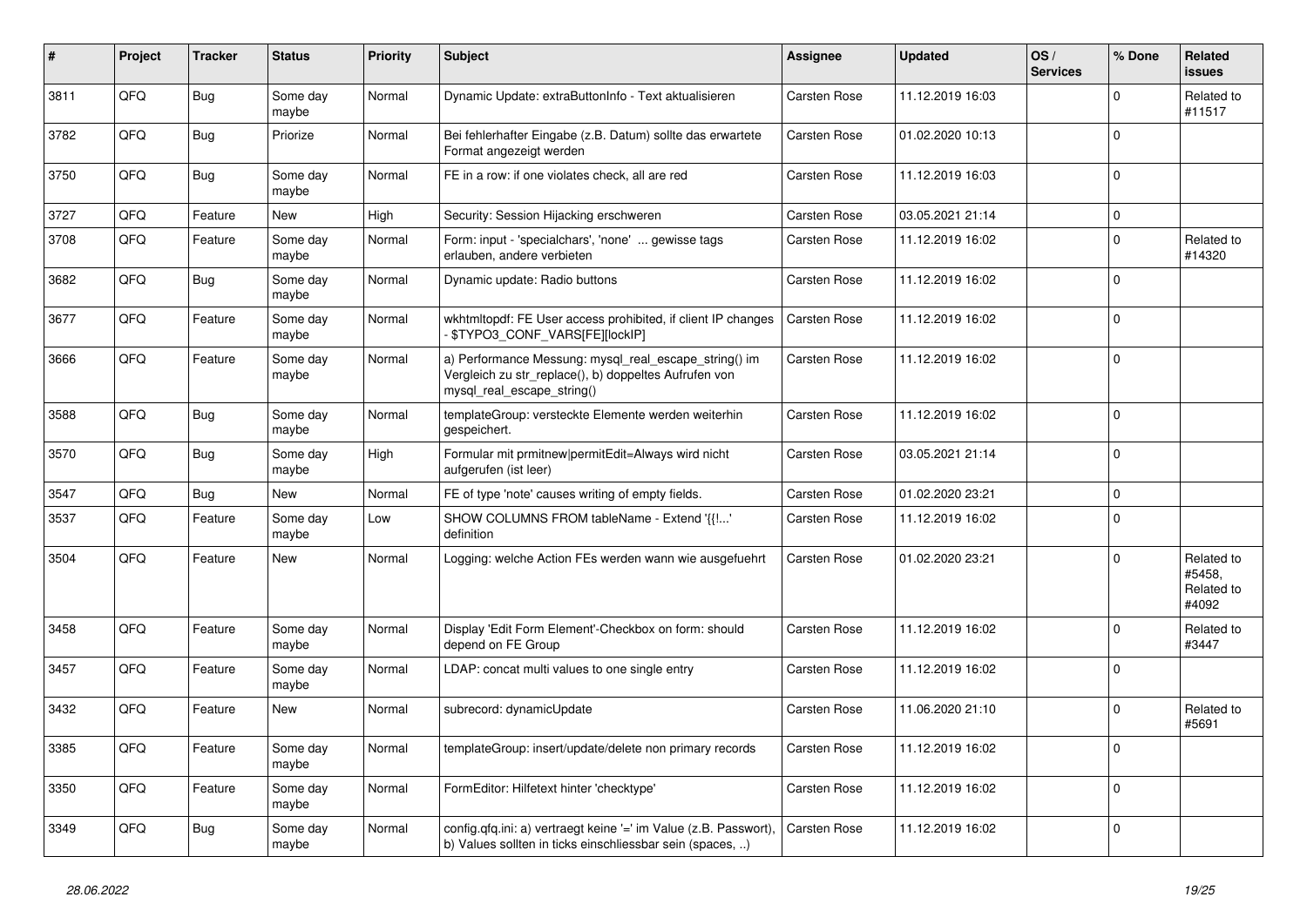| #     | Project | <b>Tracker</b> | <b>Status</b>     | <b>Priority</b> | <b>Subject</b>                                                                                                     | Assignee            | <b>Updated</b>   | OS/<br><b>Services</b> | % Done      | Related<br><b>issues</b>                    |
|-------|---------|----------------|-------------------|-----------------|--------------------------------------------------------------------------------------------------------------------|---------------------|------------------|------------------------|-------------|---------------------------------------------|
| 3332  | QFQ     | Feature        | Some day<br>maybe | Normal          | Uploads: Thumbnails, Details zum hochgeladenen File                                                                | Carsten Rose        | 11.12.2019 16:02 |                        | $\Omega$    | Related to<br>#3264,<br>Related to<br>#5333 |
| 3331  | QFQ     | Feature        | Some day<br>maybe | Normal          | Default Tooltip fuer page? Links: mit Form und Record ID                                                           | <b>Carsten Rose</b> | 11.12.2019 16:02 |                        | $\mathbf 0$ |                                             |
| 3291  | QFQ     | Feature        | Some day<br>maybe | Normal          | AutoCron websiteToken                                                                                              | Carsten Rose        | 11.12.2019 16:02 |                        | $\mathbf 0$ | Related to<br>#4250                         |
| 3285  | QFQ     | Feature        | Some day<br>maybe | Normal          | Zeichenlimit pro Feld: textarea / editor                                                                           | Carsten Rose        | 11.12.2019 16:02 |                        | $\Omega$    |                                             |
| 3273  | QFQ     | Feature        | Some day<br>maybe | Low             | Dirty Flag in Form                                                                                                 | Carsten Rose        | 11.12.2019 16:02 |                        | $\mathbf 0$ |                                             |
| 3267  | QFQ     | Feature        | Some day<br>maybe | Normal          | 2 Forms auf einer Seite: real + Read only                                                                          | Carsten Rose        | 11.12.2019 16:03 |                        | $\mathbf 0$ |                                             |
| 3216  | QFQ     | Feature        | Some day<br>maybe | Normal          | dynamic update für checkbox label2                                                                                 | Carsten Rose        | 11.12.2019 16:03 |                        | $\mathbf 0$ | Related to<br>#2081                         |
| 3130  | QFQ     | <b>Bug</b>     | Some day<br>maybe | Normal          | Debug Info's nicht korrekt nach 'New > Save'.                                                                      | <b>Carsten Rose</b> | 11.12.2019 16:03 |                        | $\mathbf 0$ | Related to<br>#3253                         |
| 3109  | QFQ     | <b>Bug</b>     | Some day<br>maybe | High            | RealUrl: Links werden nicht korrekt gerendert                                                                      | Carsten Rose        | 03.05.2021 21:14 |                        | $\Omega$    |                                             |
| 3061  | QFQ     | <b>Bug</b>     | Some day<br>maybe | High            | winstitute: mysql connection durcheinander - nmhp17<br>(ag7)/QFQ arbeitet mit DB/Tabellen von biostat.             | Carsten Rose        | 03.05.2021 21:14 |                        | $\mathbf 0$ |                                             |
| 2995  | QFQ     | Feature        | Some day<br>maybe | Normal          | Dropdown JQuery Plugin: 'chosen' - Moeglichkeit um Select<br>Listen mehr Funktion zu geben. Kein Bootstrap noetig. | <b>Carsten Rose</b> | 11.12.2019 16:03 |                        | $\mathbf 0$ |                                             |
| 2643  | QFQ     | <b>Bug</b>     | Some day<br>maybe | Normal          | Zend / PHP Webinars anschauen                                                                                      | Carsten Rose        | 01.02.2020 15:56 |                        | $\mathbf 0$ |                                             |
| 2361  | QFQ     | Feature        | New               | Normal          | Logging wer/wann/wo welches Formular aufgerufen hat                                                                | Carsten Rose        | 11.12.2019 16:15 |                        | $\mathbf 0$ | Related to<br>#4432,<br>Related to<br>#7480 |
| 2084  | QFQ     | Feature        | Some day<br>maybe | Normal          | Mailto mit encryption: Subrecord                                                                                   | Carsten Rose        | 11.12.2019 16:03 |                        | $\mathbf 0$ | Related to<br>#2082                         |
| 1946  | QFQ     | Feature        | Some day<br>maybe | Normal          | Kontrolle ob der ReadOnly Modus bei den<br>Formularelementen korrekt implementiert ist                             | <b>Carsten Rose</b> | 11.12.2019 16:03 |                        | $\mathbf 0$ |                                             |
| 1635  | QFQ     | Feature        | Some day<br>maybe | Normal          | QFQ Extension content record: weitere Optionen<br>einblenden.                                                      | Carsten Rose        | 11.12.2019 16:03 |                        | $\mathbf 0$ |                                             |
| 13647 | QFQ     | <b>Bug</b>     | <b>New</b>        | Normal          | Autofocus funktioniert nicht auf Chrome                                                                            | Benjamin Baer       | 19.03.2022 17:44 |                        | $\mathbf 0$ |                                             |
| 13528 | QFQ     | <b>Bug</b>     | New               | Normal          | gfg.io > releases: es wird kein neues Release angelegt                                                             | Benjamin Baer       | 19.03.2022 17:46 |                        | $\mathbf 0$ |                                             |
| 12556 | QFQ     | Feature        | New               | Normal          | Pills Title: colored = static or dynamic on allrequiredgiven                                                       | Benjamin Baer       | 19.03.2022 17:49 |                        | $\mathbf 0$ |                                             |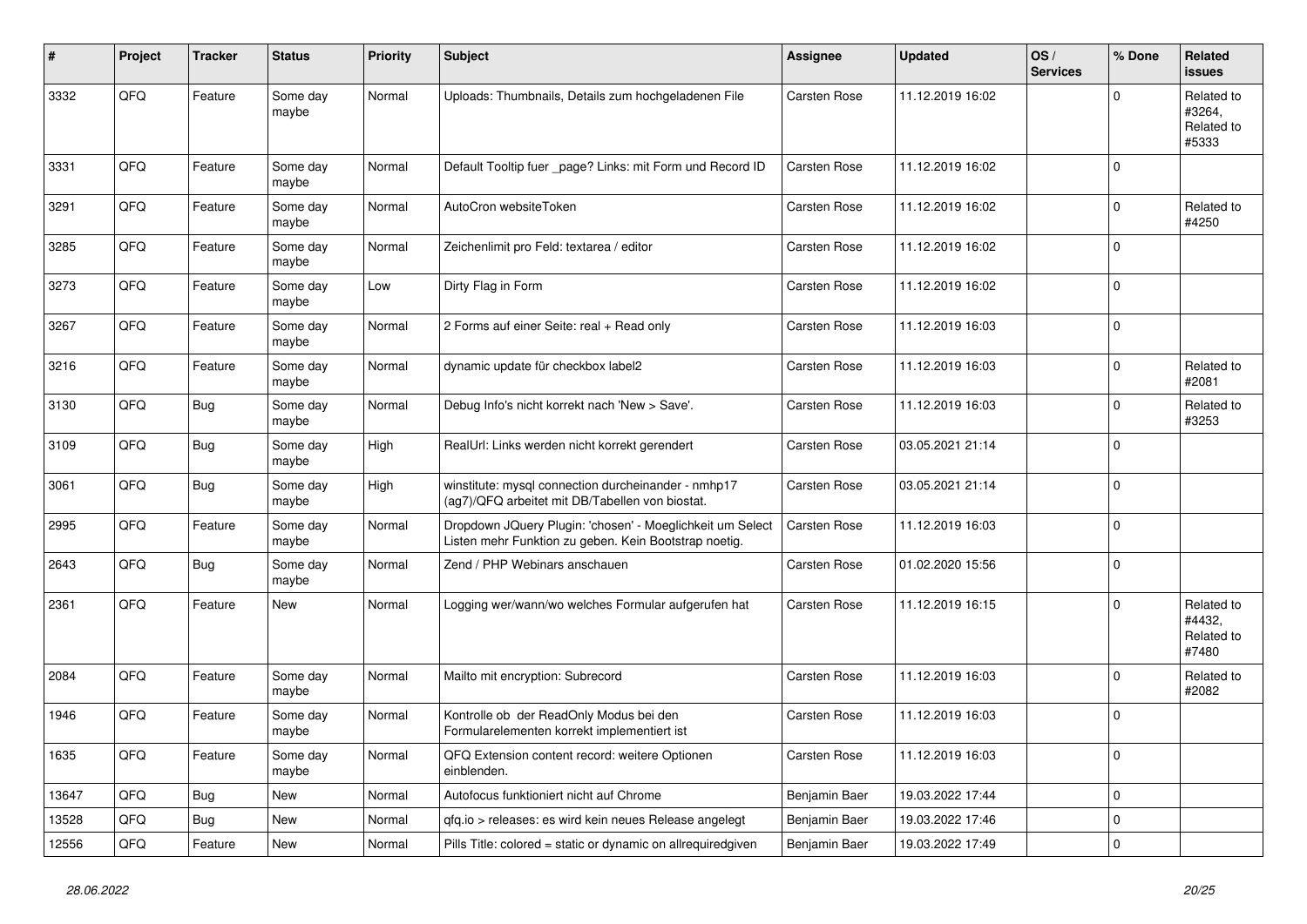| #     | Project | <b>Tracker</b> | <b>Status</b>     | <b>Priority</b> | <b>Subject</b>                                                           | Assignee      | <b>Updated</b>   | OS/<br><b>Services</b> | % Done      | Related<br><b>issues</b>                                               |
|-------|---------|----------------|-------------------|-----------------|--------------------------------------------------------------------------|---------------|------------------|------------------------|-------------|------------------------------------------------------------------------|
| 12490 | QFQ     | Feature        | <b>New</b>        | Normal          | Loading Plugins in QFQ - see what tinymce does. (lazy<br>loading)        | Benjamin Baer | 08.06.2022 10:37 |                        | $\mathbf 0$ | Related to<br>#12611,<br>Related to<br>#10013,<br>Related to<br>#7732  |
| 12476 | QFQ     | Feature        | New               | Normal          | clearMe: a) should trigger 'dirty', b) sticky on textarea resize         | Benjamin Baer | 04.01.2022 08:40 |                        | $\mathbf 0$ | Related to<br>#9528                                                    |
| 11237 | QFQ     | Bug            | <b>New</b>        | High            | Radiobutton / parameter.buttonClass= btn-default - kein dirty<br>Trigger | Benjamin Baer | 03.05.2021 21:12 |                        | $\mathbf 0$ | Related to<br>#10766                                                   |
| 11057 | QFQ     | Bug            | <b>New</b>        | High            | Checkboxes ohne span.checkmark im Report werden<br>ausgeblendet          | Benjamin Baer | 03.05.2021 21:12 |                        | $\mathbf 0$ | Related to<br>#11039                                                   |
| 10003 | QFQ     | Feature        | Priorize          | Normal          | fieldset: stronger visualize group                                       | Benjamin Baer | 12.02.2020 08:13 |                        | $\pmb{0}$   |                                                                        |
| 9898  | QFQ     | <b>Bug</b>     | Feedback          | Normal          | Formular trotz Timeout gespeichert                                       | Benjamin Baer | 01.02.2020 15:56 |                        | $\mathsf 0$ |                                                                        |
| 9548  | QFQ     | Feature        | Feedback          | High            | FormElement: Pattern mismatch - optional report only on<br>focus lost    | Benjamin Baer | 03.05.2021 21:14 |                        | $\pmb{0}$   |                                                                        |
| 9535  | QFQ     | <b>Bug</b>     | Feedback          | Normal          | Report:  AS '_vertical' - column to wide - vertical >> rot45,<br>rot90   | Benjamin Baer | 01.02.2020 15:56 |                        | $\mathsf 0$ |                                                                        |
| 9135  | QFQ     | Feature        | Priorize          | Normal          | Progress Bar generic / replace old hourglass download<br>popup           | Benjamin Baer | 03.01.2022 07:43 |                        | $\Omega$    |                                                                        |
| 9130  | QFQ     | Feature        | Some day<br>maybe | Normal          | tablesorter: Automatic Row numbering / Zeilenummer                       | Benjamin Baer | 01.02.2020 23:22 |                        | $\mathbf 0$ |                                                                        |
| 7965  | QFQ     | Feature        | Priorize          | Normal          | Input type 'text' with visual format - currency                          | Benjamin Baer | 03.01.2022 07:45 |                        | $\mathsf 0$ |                                                                        |
| 7732  | QFQ     | Feature        | Some day<br>maybe | Normal          | Javascript: Lazy Loading der add on libs                                 | Benjamin Baer | 08.06.2022 10:38 |                        | $\mathbf 0$ | Related to<br>#12611,<br>Related to<br>#12490,<br>Related to<br>#10013 |
| 7730  | QFQ     | Feature        | Priorize          | Normal          | SELECT Box: title in between                                             | Benjamin Baer | 01.02.2020 23:22 |                        | $\mathbf 0$ |                                                                        |
| 7602  | QFQ     | Feature        | ToDo              | High            | Multi Select: with checkboxes                                            | Benjamin Baer | 22.03.2022 09:07 |                        | $\mathbf 0$ |                                                                        |
| 6972  | QFQ     | Feature        | Some day<br>maybe | Normal          | Fabric Clipboard / cross browser tab                                     | Benjamin Baer | 01.02.2020 23:21 |                        | $\mathbf 0$ |                                                                        |
| 6970  | QFQ     | Feature        | Some day<br>maybe | Normal          | tablesorter: default fuer 'sortReset' aendern von 'Ctrl' zu 'Alt'        | Benjamin Baer | 01.02.2020 23:21 |                        | $\mathbf 0$ |                                                                        |
| 6870  | QFQ     | Feature        | Priorize          | Normal          | Click on '_link' triggers an API call                                    | Benjamin Baer | 03.01.2022 08:25 |                        | $\mathsf 0$ |                                                                        |
| 6801  | QFQ     | Feature        | Priorize          | Normal          | Fabric: Maximize / FullIscreen                                           | Benjamin Baer | 21.03.2022 09:56 |                        | $\pmb{0}$   |                                                                        |
| 6566  | QFQ     | <b>Bug</b>     | Priorize          | Normal          | Link Function 'delete': provided parameter missing on page<br>reload     | Benjamin Baer | 03.01.2022 08:08 |                        | $\mathbf 0$ |                                                                        |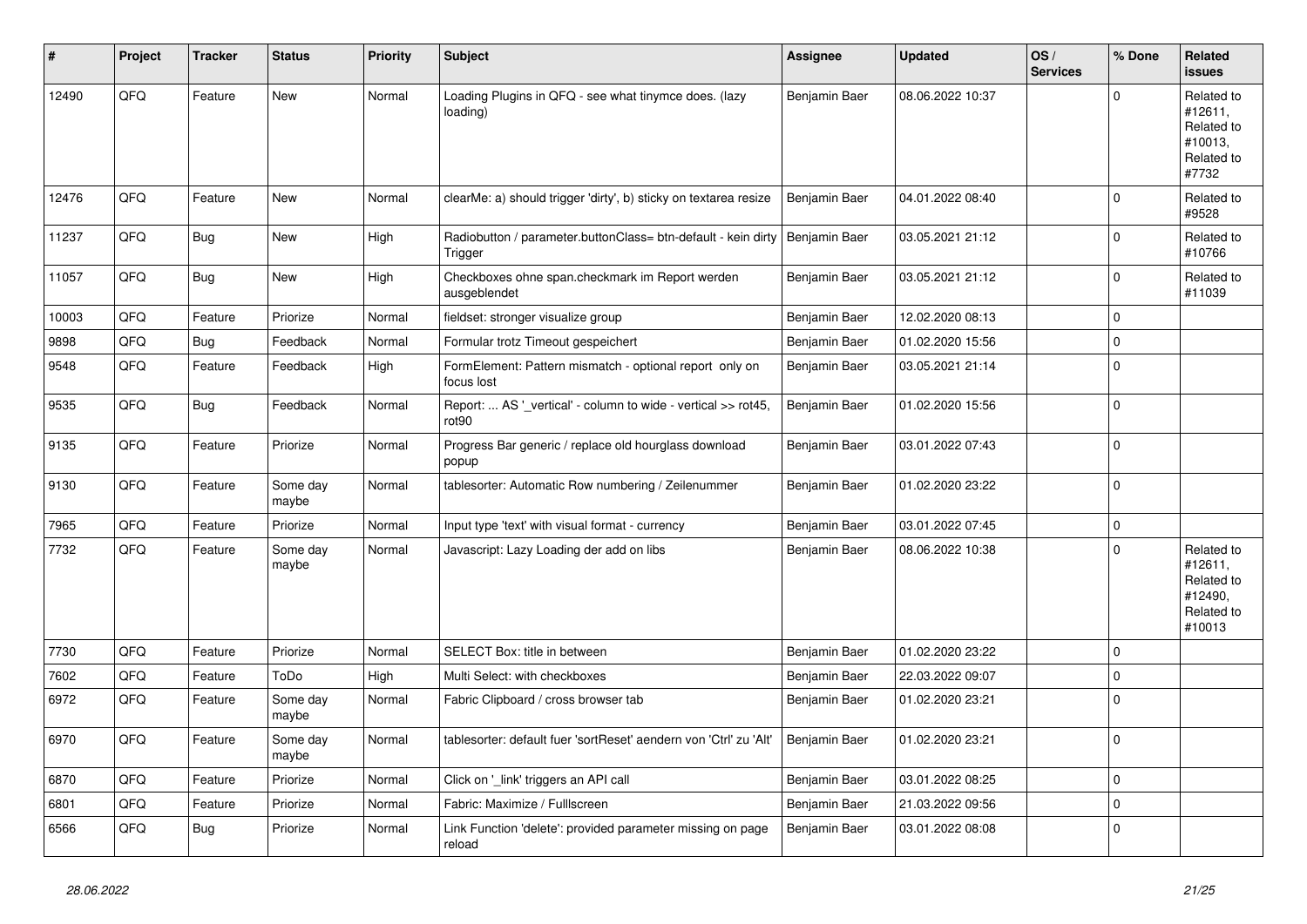| #     | Project | <b>Tracker</b> | <b>Status</b>     | <b>Priority</b> | <b>Subject</b>                                                                                                                                           | Assignee        | <b>Updated</b>   | OS/<br><b>Services</b> | % Done      | <b>Related</b><br><b>issues</b> |
|-------|---------|----------------|-------------------|-----------------|----------------------------------------------------------------------------------------------------------------------------------------------------------|-----------------|------------------|------------------------|-------------|---------------------------------|
| 6224  | QFQ     | Feature        | Priorize          | Normal          | Dynamic update: fade in/out fields                                                                                                                       | Benjamin Baer   | 21.03.2022 09:50 |                        | $\Omega$    |                                 |
| 6140  | QFQ     | <b>Bug</b>     | Priorize          | Normal          | QFQ DnD Sort: Locked fields                                                                                                                              | Benjamin Baer   | 21.03.2022 09:56 |                        | $\mathbf 0$ |                                 |
| 5562  | QFQ     | Feature        | Priorize          | Normal          | Drag'n'Drop fuer Uploads                                                                                                                                 | Benjamin Baer   | 21.03.2022 09:52 |                        | $\mathbf 0$ | Related to<br>#9706             |
| 5389  | QFQ     | Feature        | Some day<br>maybe | Normal          | QFQ Design: Multline label / note                                                                                                                        | Benjamin Baer   | 01.02.2020 23:19 |                        | $\mathbf 0$ |                                 |
| 5366  | QFQ     | Feature        | Priorize          | Normal          | Saving with keyboard shortcuts                                                                                                                           | Benjamin Baer   | 21.03.2022 09:47 |                        | $\mathsf 0$ |                                 |
| 5024  | QFQ     | Feature        | Some day<br>maybe | Normal          | Fabric: Generate PDF with edits                                                                                                                          | Benjamin Baer   | 01.02.2020 23:20 |                        | $\mathbf 0$ | Related to<br>#10704            |
| 4457  | QFQ     | Bug            | Priorize          | Normal          | typeahead: pressing return to select an item, saves the form<br>and closes the form.                                                                     | Benjamin Baer   | 03.01.2022 08:01 |                        | $\mathsf 0$ | Related to<br>#4398             |
| 4454  | QFQ     | Bug            | Some day<br>maybe | Normal          | Required Elements: multiple elements in a row - whole row<br>marked if only one input is empty.                                                          | Benjamin Baer   | 01.02.2020 23:20 |                        | $\mathbf 0$ |                                 |
| 4420  | QFQ     | Feature        | Some day<br>maybe | Normal          | Client: Local Storage - store the changes of a form, local in<br>the browser.                                                                            | Benjamin Baer   | 11.12.2019 16:02 |                        | $\mathbf 0$ |                                 |
| 4398  | QFQ     | <b>Bug</b>     | Some day<br>maybe | Normal          | Typeahead: mouse click in a prefilled input opens a single<br>item dropdown with the current value - click on it seems to<br>set the value, not the key. | Benjamin Baer   | 01.02.2020 23:20 |                        | $\pmb{0}$   | Related to<br>#4457             |
| 3692  | QFQ     | Feature        | Some day<br>maybe | Normal          | QFQ Webseite                                                                                                                                             | Benjamin Baer   | 11.12.2019 16:02 |                        | $\mathbf 0$ | Related to<br>#5033             |
| 3415  | QFQ     | Feature        | Some day<br>maybe | Normal          | FE Login Box Templatefile                                                                                                                                | Benjamin Baer   | 11.12.2019 16:02 |                        | $\mathbf 0$ |                                 |
| 2063  | QFQ     | Bug            | Some day<br>maybe | Normal          | Pills auf 'inaktiv' setzen falls keine Element auf dem Pill<br>sichtbar sind.                                                                            | Benjamin Baer   | 11.12.2019 16:03 |                        | $\Omega$    | Related to<br>#3752             |
| 14185 | QFQ     | Feature        | <b>New</b>        | Normal          | External/Autocron.php - better suitable directory                                                                                                        | Support: System | 28.05.2022 11:03 |                        | $\Omega$    |                                 |
| 12156 | QFQ     | Feature        | <b>New</b>        | Normal          | Form: Optional disable 'leave page'                                                                                                                      |                 | 03.05.2021 20:45 |                        | $\Omega$    |                                 |
| 12135 | QFQ     | Feature        | <b>New</b>        | Normal          | Subrecord: Notiz                                                                                                                                         |                 | 24.04.2021 16:58 |                        | $\mathbf 0$ |                                 |
| 12039 | QFQ     | Feature        | <b>New</b>        | Normal          | Missing htmlSpecialChar() in pre processing on form submit                                                                                               |                 | 18.02.2021 00:09 |                        | $\mathbf 0$ | Related to<br>#14320            |
| 12038 | QFQ     | Feature        | New               | Normal          | a) STORE_VAR: filenameOnlyStripUniq, b) SP:<br>QSTRIPUNIQ()                                                                                              |                 | 17.02.2021 23:55 |                        | $\mathbf 0$ |                                 |
| 11850 | QFQ     | Feature        | New               | Urgent          | Wizard Form: basierend auf einer Tabelle eine Form<br>anlegen.                                                                                           |                 | 03.05.2021 21:12 |                        | $\Omega$    | Blocked by<br>#8082             |
| 11716 | QFQ     | Feature        | New               | Normal          | Form an beliebiger Stelle im Report anzeigen                                                                                                             |                 | 09.12.2020 09:47 |                        | $\mathbf 0$ |                                 |
| 11715 | QFQ     | <b>Bug</b>     | New               | Normal          | acceptZeroAsRequired and requiredOffButMark do not<br>coincide                                                                                           |                 | 08.12.2020 12:13 |                        | $\pmb{0}$   |                                 |
| 11535 | QFQ     | Feature        | <b>New</b>        | Normal          | Ability to create SQL columns in frontend QFQ forms                                                                                                      |                 | 17.11.2020 12:11 |                        | $\mathbf 0$ |                                 |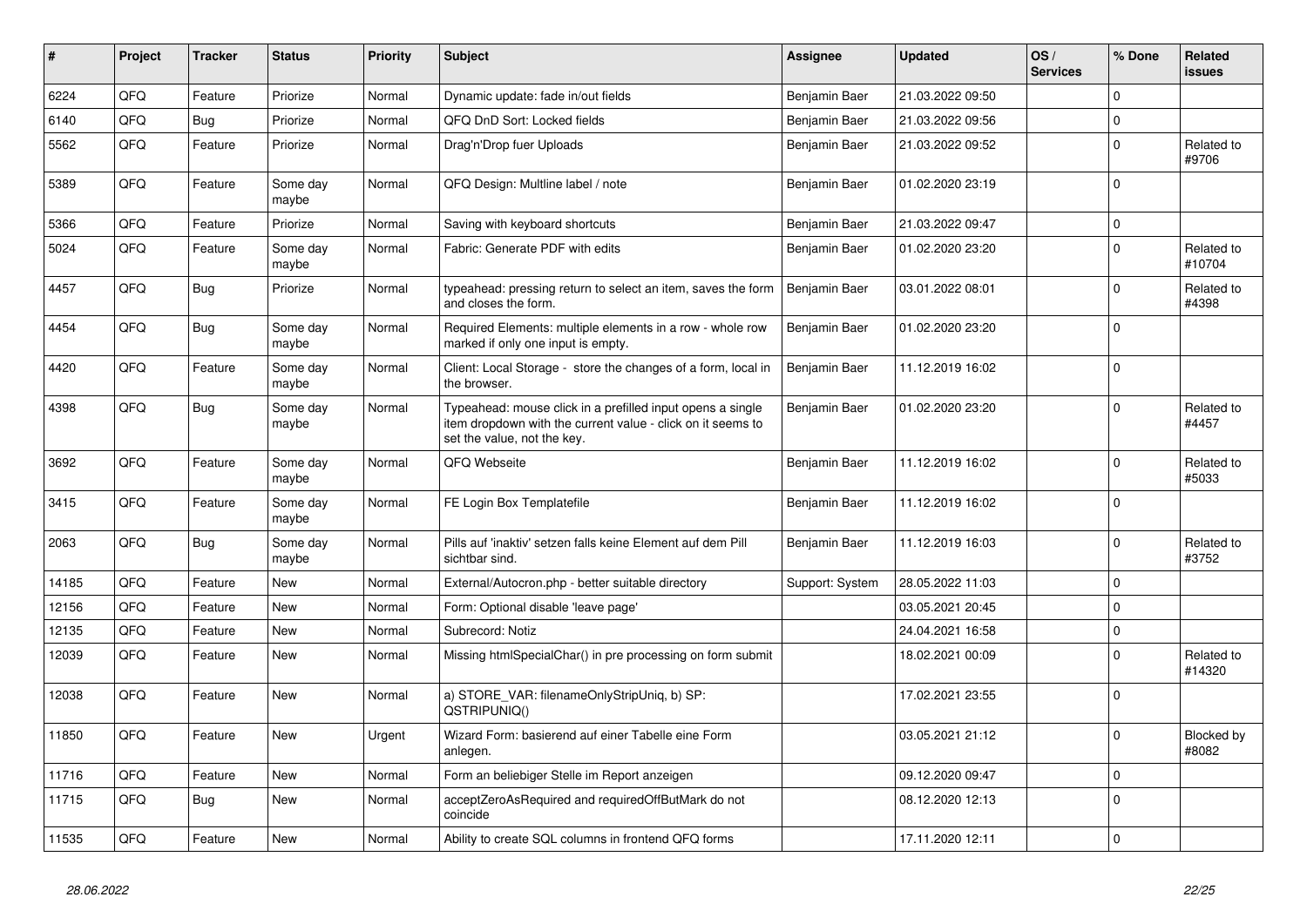| #     | Project | <b>Tracker</b> | <b>Status</b>     | <b>Priority</b> | <b>Subject</b>                                                                       | <b>Assignee</b> | <b>Updated</b>   | OS/<br><b>Services</b> | % Done      | Related<br>issues                           |
|-------|---------|----------------|-------------------|-----------------|--------------------------------------------------------------------------------------|-----------------|------------------|------------------------|-------------|---------------------------------------------|
| 11534 | QFQ     | Feature        | New               | Normal          | Report: Action on selected rows - Table batchprocessing<br>feature                   |                 | 18.11.2020 08:15 |                        | 0           |                                             |
| 11522 | QFQ     | Bug            | New               | Normal          | Aus/Einblenden von Reitern                                                           |                 | 13.11.2020 14:58 |                        | $\mathbf 0$ |                                             |
| 11195 | QFQ     | Bug            | <b>New</b>        | Low             | Dynamic Update: Note not updated if new text is empty<br>(v20.4)                     |                 | 25.09.2020 11:14 |                        | $\Omega$    |                                             |
| 10890 | QFQ     | Bug            | <b>New</b>        | Normal          | AutoCron hangs                                                                       |                 | 20.07.2020 13:56 |                        | $\Omega$    |                                             |
| 10874 | QFQ     | Feature        | <b>New</b>        | Normal          | Erstellen eines Foreign Keys in der Tabelle "FormElement"                            |                 | 13.07.2020 10:11 |                        | $\mathbf 0$ |                                             |
| 10766 | QFQ     | <b>Bug</b>     | <b>New</b>        | High            | Radiobutton / parameter.buttonClass=btn-default: dynamic<br>update                   |                 | 03.05.2021 21:12 |                        | $\Omega$    | Related to<br>#11237                        |
| 10763 | QFQ     | Feature        | <b>New</b>        | Normal          | form accessed and submitted despite logout?                                          |                 | 16.06.2020 11:43 |                        | $\mathbf 0$ |                                             |
| 10759 | QFQ     | Bug            | <b>New</b>        | Normal          | emptyMeansNull - Feld falsch aktualisiert                                            |                 | 12.11.2020 23:45 |                        | $\Omega$    |                                             |
| 10738 | QFQ     | Feature        | Some day<br>maybe | Normal          | CORS headers for external API requests                                               |                 | 10.06.2020 14:00 |                        | $\Omega$    |                                             |
| 10384 | QFQ     | Feature        | <b>New</b>        | Normal          | Parameter Exchange QFQ Instances                                                     |                 | 07.05.2020 09:38 |                        | $\mathbf 0$ |                                             |
| 10345 | QFQ     | Feature        | <b>New</b>        | Normal          | Templates - Patterns QFQ Style                                                       |                 | 03.05.2021 21:01 |                        | $\mathbf 0$ | Related to<br>#10713                        |
| 10324 | QFQ     | Bug            | New               | Normal          | Excel Export mit Template funktioniert nur, wenn Template<br>vor uid kommt           |                 | 30.03.2020 11:20 |                        | $\Omega$    | Related to<br>#10257                        |
| 10114 | QFQ     | Feature        | New               | High            | Symbol (Link): 'G:' (Glyphicon) replaced by 'i:' (icon)                              |                 | 07.12.2021 17:19 |                        | $\Omega$    | Related to<br>#3797,<br>Related to<br>#4194 |
| 9855  | QFQ     | Bug            | <b>New</b>        | Normal          | <b>Required Check</b>                                                                |                 | 01.02.2020 15:56 |                        | $\mathbf 0$ |                                             |
| 9853  | QFQ     | Feature        | <b>New</b>        | Normal          | Check das SQL / QFQ / Mail Logfile geschrieben wird                                  |                 | 09.01.2020 11:15 |                        | $\Omega$    |                                             |
| 9126  | QFQ     | <b>Bug</b>     | Some day<br>maybe | Normal          | hidden Form elements are present in page source                                      |                 | 02.01.2021 18:41 |                        | $\mathbf 0$ |                                             |
| 9024  | QFQ     | <b>Bug</b>     | Some day<br>maybe | Normal          | QFQ Einarbeitung                                                                     |                 | 01.02.2020 15:56 |                        | $\Omega$    |                                             |
| 9020  | QFQ     | <b>Bug</b>     | Some day<br>maybe | Normal          | radio mit buttonClass und dynamicUpdate lassen sich nicht<br>kombinieren             |                 | 11.12.2019 16:01 |                        | $\mathbf 0$ |                                             |
| 8056  | QFQ     | Feature        | Some day<br>maybe | Normal          | Termin Organisation (Reservation)                                                    |                 | 01.02.2020 23:19 |                        | $\mathbf 0$ | Related to<br>#8658                         |
| 7921  | QFQ     | Feature        | Some day<br>maybe | Normal          | Rest API Export: URL kuerzer machen                                                  |                 | 01.02.2020 23:19 |                        | $\mathbf 0$ |                                             |
| 7402  | QFQ     | Bug            | Some day<br>maybe | Normal          | thumbnail cache: outdated picture when permission denied<br>and permission resolved. |                 | 01.02.2020 23:20 |                        | 0           |                                             |
| 7281  | QFQ     | Bug            | Some day<br>maybe | Normal          | Subrecords: on large screen separator line too short                                 |                 | 01.02.2020 23:19 |                        | 0           |                                             |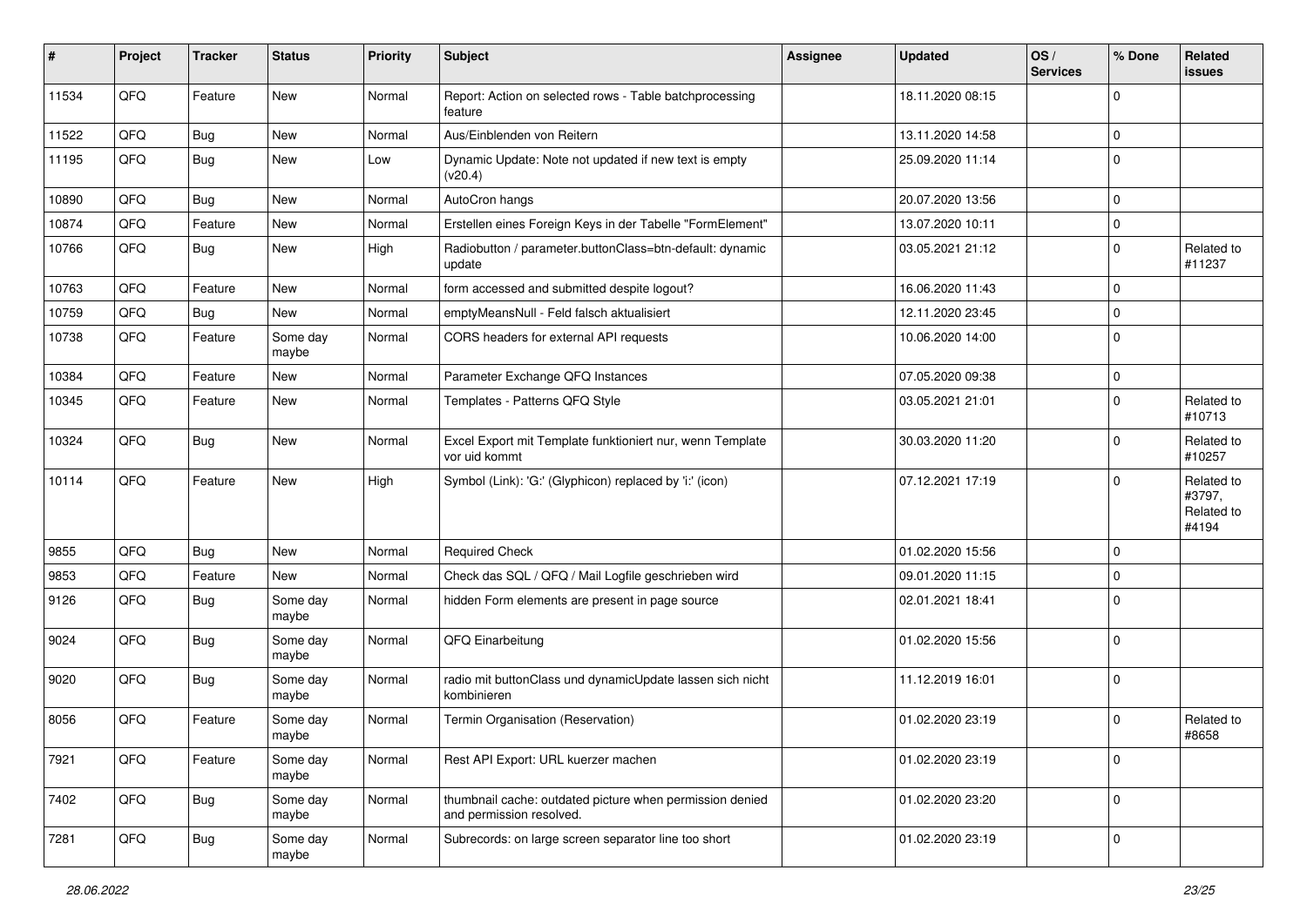| $\sharp$ | Project | <b>Tracker</b> | <b>Status</b>     | Priority | <b>Subject</b>                                                                   | <b>Assignee</b> | <b>Updated</b>   | OS/<br><b>Services</b> | % Done      | Related<br><b>issues</b> |
|----------|---------|----------------|-------------------|----------|----------------------------------------------------------------------------------|-----------------|------------------|------------------------|-------------|--------------------------|
| 7278     | QFQ     | Feature        | Some day<br>maybe | Normal   | Form: Wert vordefinieren der immer gesetzt wird                                  |                 | 02.05.2021 09:27 |                        | $\Omega$    |                          |
| 7229     | QFQ     | Feature        | Some day<br>maybe | Normal   | New FormElement.type: Button                                                     |                 | 01.02.2021 12:32 |                        | $\Omega$    |                          |
| 7108     | QFQ     | Feature        | Some day<br>maybe | Normal   | QFQ Wrap Elements                                                                |                 | 11.12.2019 16:01 |                        | 0           |                          |
| 7106     | QFQ     | Feature        | Some day<br>maybe | Normal   | Beispiel Nummerierung von Rows in Report                                         |                 | 11.12.2019 16:01 |                        | $\Omega$    |                          |
| 7105     | QFQ     | Feature        | Some day<br>maybe | Normal   | Beispiel wie man in einer zweiten Tabelle speichert.                             |                 | 11.12.2019 16:01 |                        | $\mathbf 0$ |                          |
| 7104     | QFQ     | Feature        | Some day<br>maybe | Normal   | Manual: hint about escaping if '\r' appears in mail body                         |                 | 11.12.2019 16:01 |                        | $\mathbf 0$ |                          |
| 7101     | QFQ     | <b>Bug</b>     | Some day<br>maybe | Normal   | 'form' in SIP and 'report' - breaks                                              |                 | 01.02.2020 23:20 |                        | $\Omega$    |                          |
| 7100     | QFQ     | Feature        | Some day<br>maybe | Normal   | Download: log access, max downloads, time limit                                  |                 | 01.02.2020 23:19 |                        | $\Omega$    |                          |
| 6992     | QFQ     | Feature        | Some day<br>maybe | Normal   | DB exception: Syntax Highlight                                                   |                 | 11.12.2019 16:01 |                        | $\Omega$    | Related to<br>#5450      |
| 6704     | QFQ     | Feature        | Some day<br>maybe | Normal   | Upload Mode: Bilder in Notizen rechts sollen aktuellen<br>Upload repräsentieren. |                 | 01.02.2020 23:19 |                        | $\Omega$    | Related to<br>#3264      |
| 6515     | QFQ     | Feature        | Some day<br>maybe | Normal   | Formular: Felder dynamisch ein/ausblenden                                        |                 | 11.12.2019 16:02 |                        | $\Omega$    |                          |
| 6299     | QFQ     | Feature        | Some day<br>maybe | Normal   | Attack detection: log table with invalid SIP access                              |                 | 11.12.2019 16:02 |                        | $\Omega$    | Related to<br>#3947      |
| 6288     | QFQ     | Feature        | Some day<br>maybe | Normal   | Best Practice: Erklaeren wie man ein Formular ganz in<br>'weiss' erstellen kann  |                 | 11.12.2019 16:02 |                        | $\mathbf 0$ |                          |
| 6084     | QFQ     | Feature        | Some day<br>maybe | Normal   | New escape type: 'D' - convert date                                              |                 | 01.02.2020 23:19 |                        | $\Omega$    |                          |
| 6083     | QFQ     | Feature        | Some day<br>maybe | Normal   | Dynamic Update: Value Check via SQL                                              |                 | 11.12.2019 16:02 |                        | $\Omega$    |                          |
| 5923     | QFQ     | Feature        | Some day<br>maybe | Normal   | fillStoreSystemBySqlLate                                                         |                 | 01.02.2020 23:19 |                        | $\Omega$    |                          |
| 5895     | QFQ     | Feature        | Some day<br>maybe | Normal   | Tutorial: List of all QFQ Features                                               |                 | 01.02.2020 23:19 |                        | $\mathbf 0$ |                          |
| 5893     | QFQ     | Feature        | Some day<br>maybe | Normal   | Edit on double-click                                                             |                 | 01.02.2020 23:19 |                        | $\Omega$    | Related to<br>#5894      |
| 5892     | QFQ     | Feature        | Some day<br>maybe | Normal   | QFQ should use T3 API to manipulate FE GROUP<br>membership                       |                 | 01.02.2020 23:20 |                        | $\Omega$    |                          |